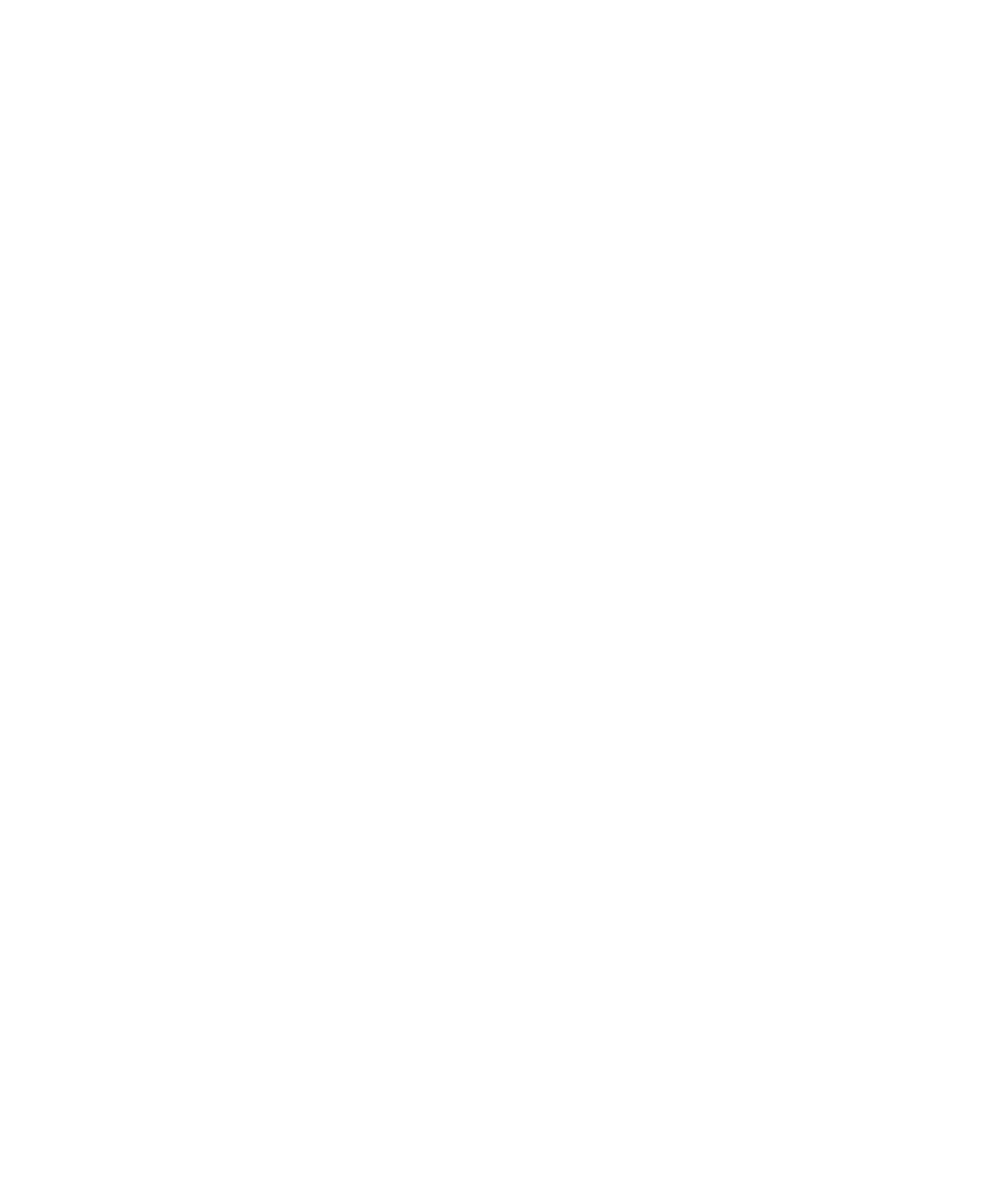*IBM Rational DOORS for Serena PVCS Version Manager Interface*

*Using Rational DOORS for Serena PVCS Version Manager Interface*

*Release 1.4.1*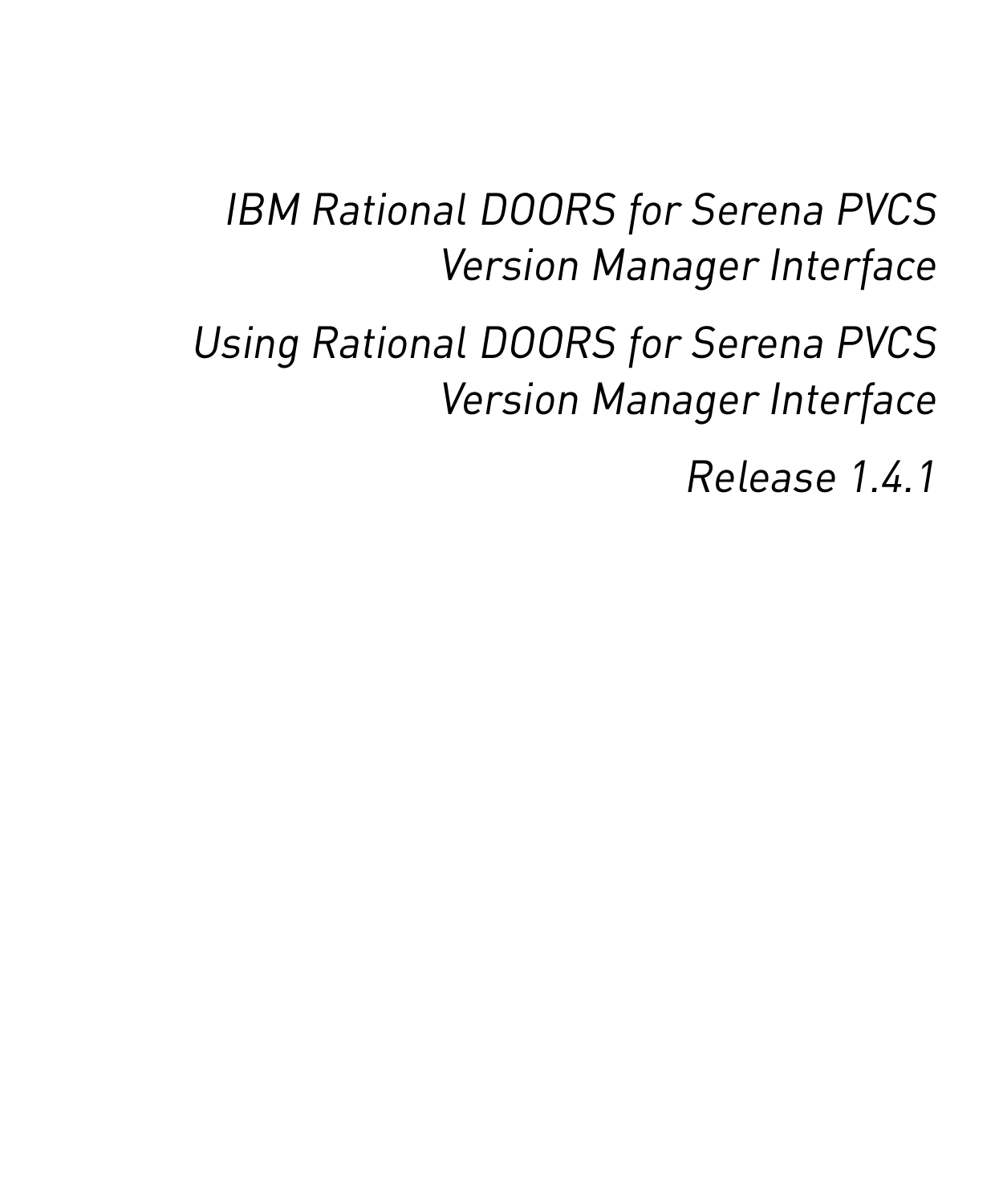Before using this information, be sure to read the general information under the ["Notices" chapter on page 21.](#page-26-0)

This edition applies to **IBM Rational DOORS for Serena PVCS Version Manager Interface**, **VERSION 1.4.1**, and to all subsequent releases and modifications until otherwise indicated in new editions.

#### © **Copyright IBM Corporation 1993, 2009**

US Government Users Restricted Rights—Use, duplication or disclosure restricted by GSA ADP Schedule Contract with IBM Corp.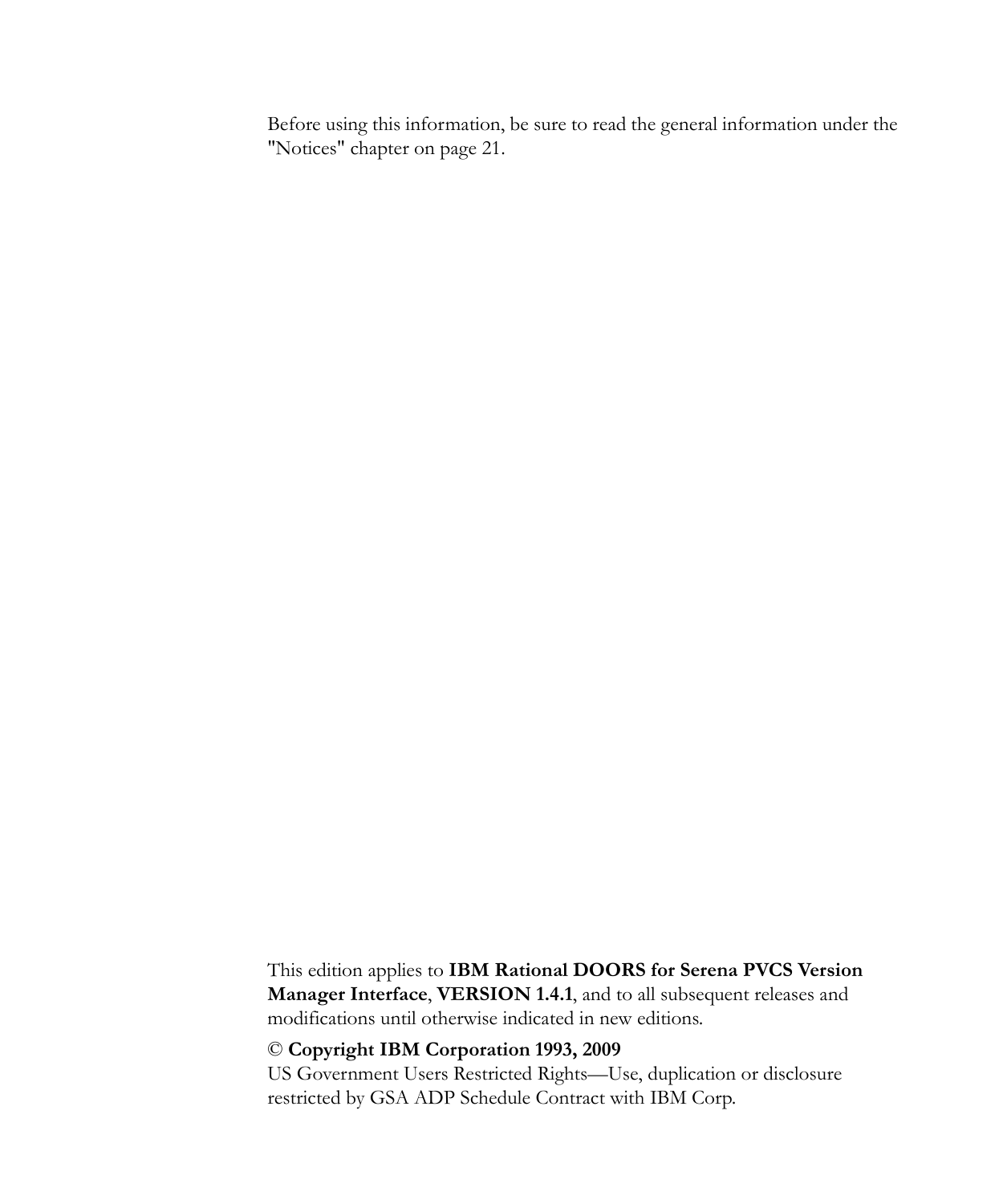## *Table of contents*

| <b>Chapter 1: About this manual</b><br>1                          |
|-------------------------------------------------------------------|
|                                                                   |
|                                                                   |
| <b>Chapter 2: Concepts</b><br>3                                   |
|                                                                   |
|                                                                   |
| <b>Chapter 3: Importing from Serena PVCS Version Manager</b><br>5 |
|                                                                   |
|                                                                   |
|                                                                   |
|                                                                   |
|                                                                   |
|                                                                   |
|                                                                   |
|                                                                   |
|                                                                   |
|                                                                   |
|                                                                   |
| <b>Chapter 4: Labelling Rational DOORS baselines</b><br>11        |
|                                                                   |
|                                                                   |
|                                                                   |
|                                                                   |
|                                                                   |
|                                                                   |
|                                                                   |
|                                                                   |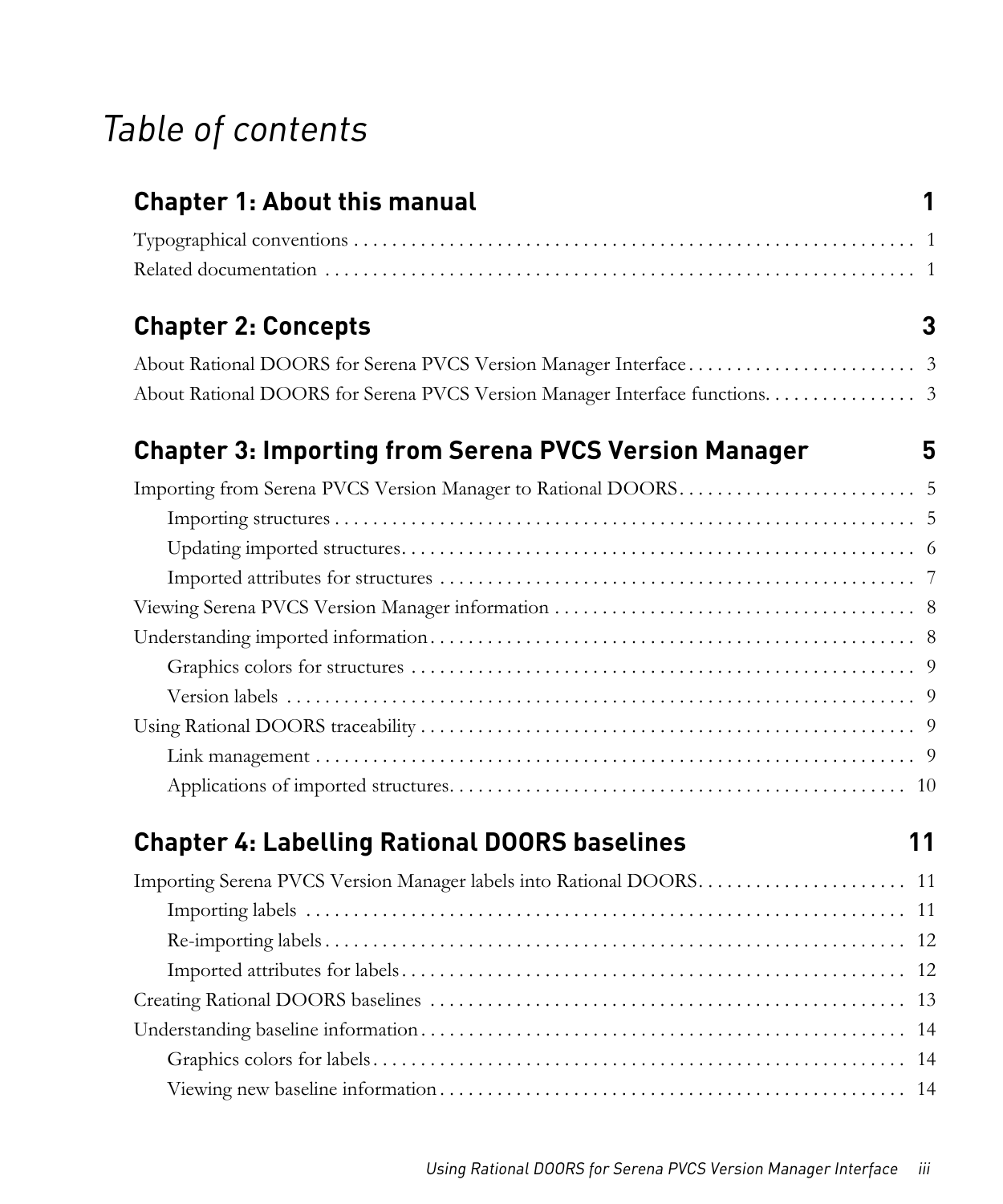### **[Chapter 5: Contacting support 17](#page-22-0)**

| Chapter 9. Contacting Support |  |
|-------------------------------|--|
|                               |  |
|                               |  |
|                               |  |
|                               |  |

### **[Chapter 6: Notices 21](#page-26-1)**

|--|--|--|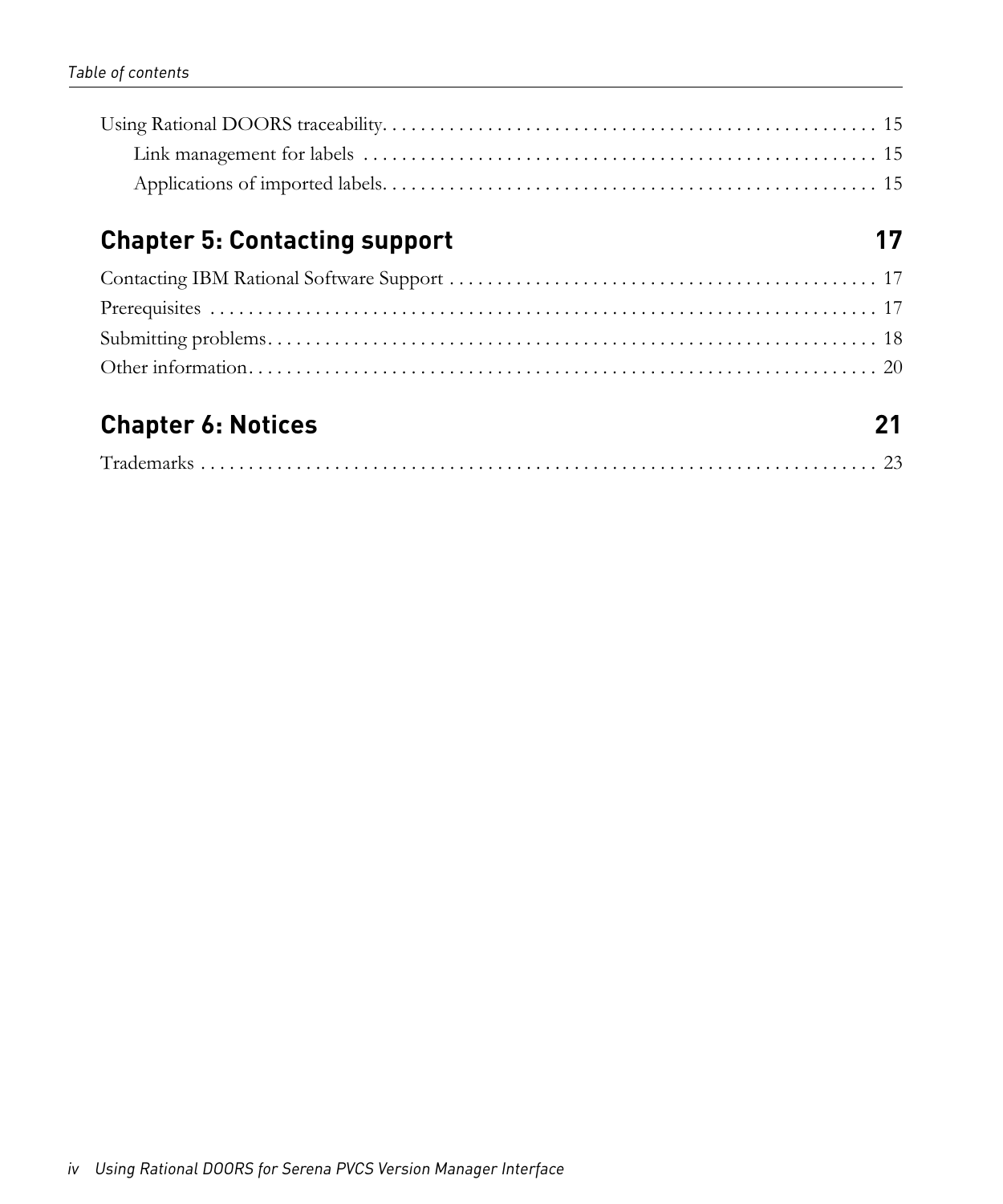## *1 About this manual*

<span id="page-6-0"></span>Welcome to IBM® Rational® DOORS® for Serena PVCS Version Manager Interface.

Rational DOORS for Serena PVCS Version Manager Interface transfers data between Rational DOORS and Serena PVCS Version Manager. It allows complete lifecycle traceability from requirements through to configuration management.

This manual describes how to use version 1.4.1 of Rational DOORS for Serena PVCS Version Manager Interface. It assumes that you know how to use both Rational DOORS and Serena PVCS Version Manager.

### <span id="page-6-1"></span>**Typographical conventions**

The following typographical conventions are used in this manual:

| <b>Typeface or</b><br>Symbol | <b>Meaning</b>                                                                                                                      |
|------------------------------|-------------------------------------------------------------------------------------------------------------------------------------|
| <b>Bold</b>                  | Book titles, important items, and items that you can select,<br>including buttons and menus. For example: Click Yes to<br>continue. |
| Courier                      | Commands, files, and directories; computer output. For<br>example: Edit your .properties file.                                      |
|                              | A menu choice. For example: Select File > Open. This means<br>select the File menu, then select the Open command from it.           |

### <span id="page-6-2"></span>**Related documentation**

The following table describes where to find information in the documentation set:

| For information on        | See                                     |  |
|---------------------------|-----------------------------------------|--|
| How to use Rational DOORS | The Rational DOORS documentation<br>set |  |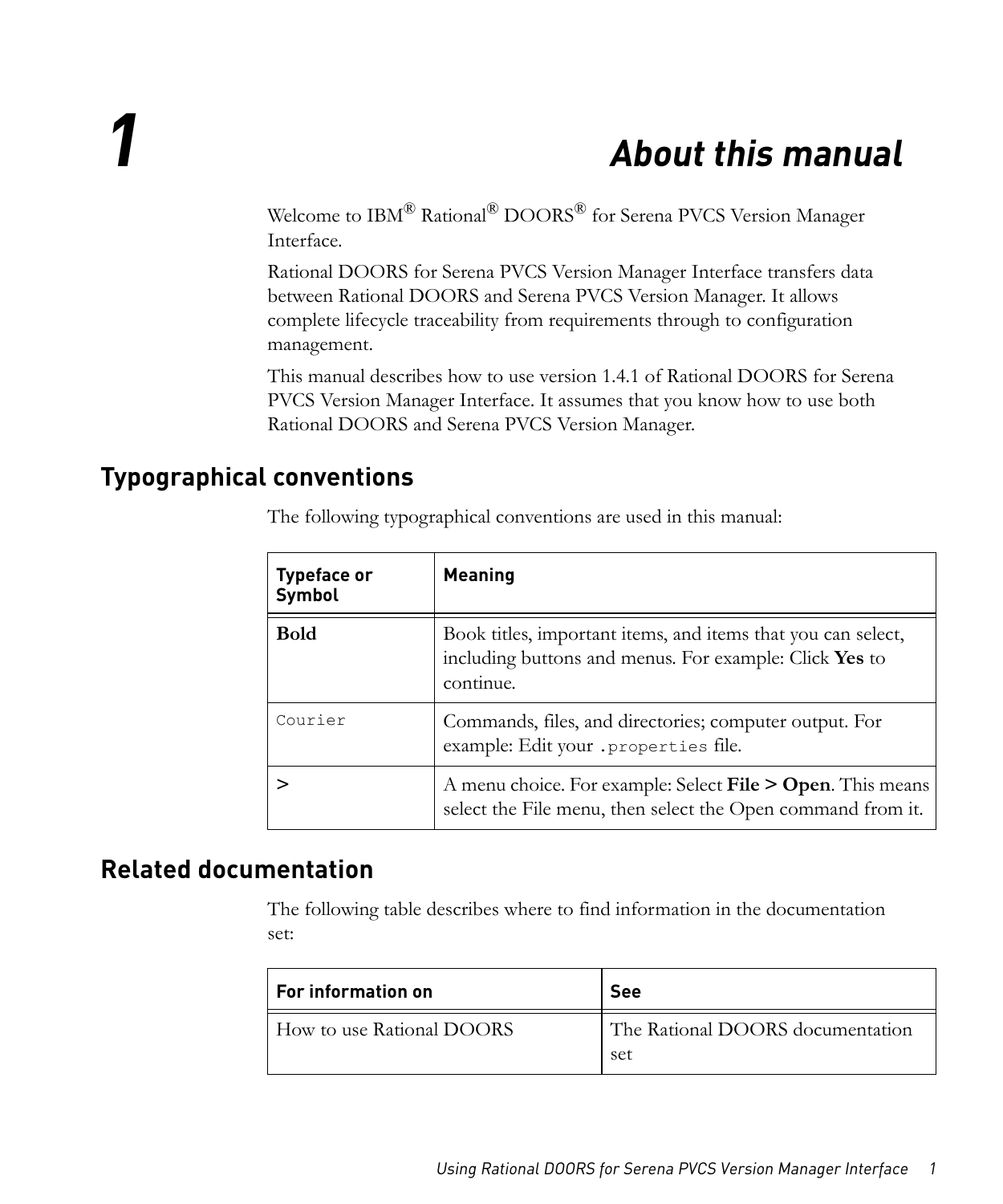| For information on                                                                           | See                                                                         |
|----------------------------------------------------------------------------------------------|-----------------------------------------------------------------------------|
| How to use Serena PVCS Version<br>Manager                                                    | The Serena PVCS Version Manager<br>documentation set                        |
| What's new in Rational DOORS for<br>Serena PVCS Version Manager Interface<br>1.4.1           | The Rational DOORS for Serena PVCS<br>Version Manager Interface readme file |
| How to install Rational DOORS for<br>Serena PVCS Version Manager Interface                   | Rational DOORS Installation Guide                                           |
| How to set up licenses to use Rational<br>DOORS for Serena PVCS Version<br>Manager Interface | Rational Lifecycle Solutions Licensing<br>Guide                             |

These documents are on the Rational Information Center at http://publib.boulder.ibm.com/infocenter/rsdp/v1r0m0/index.jsp.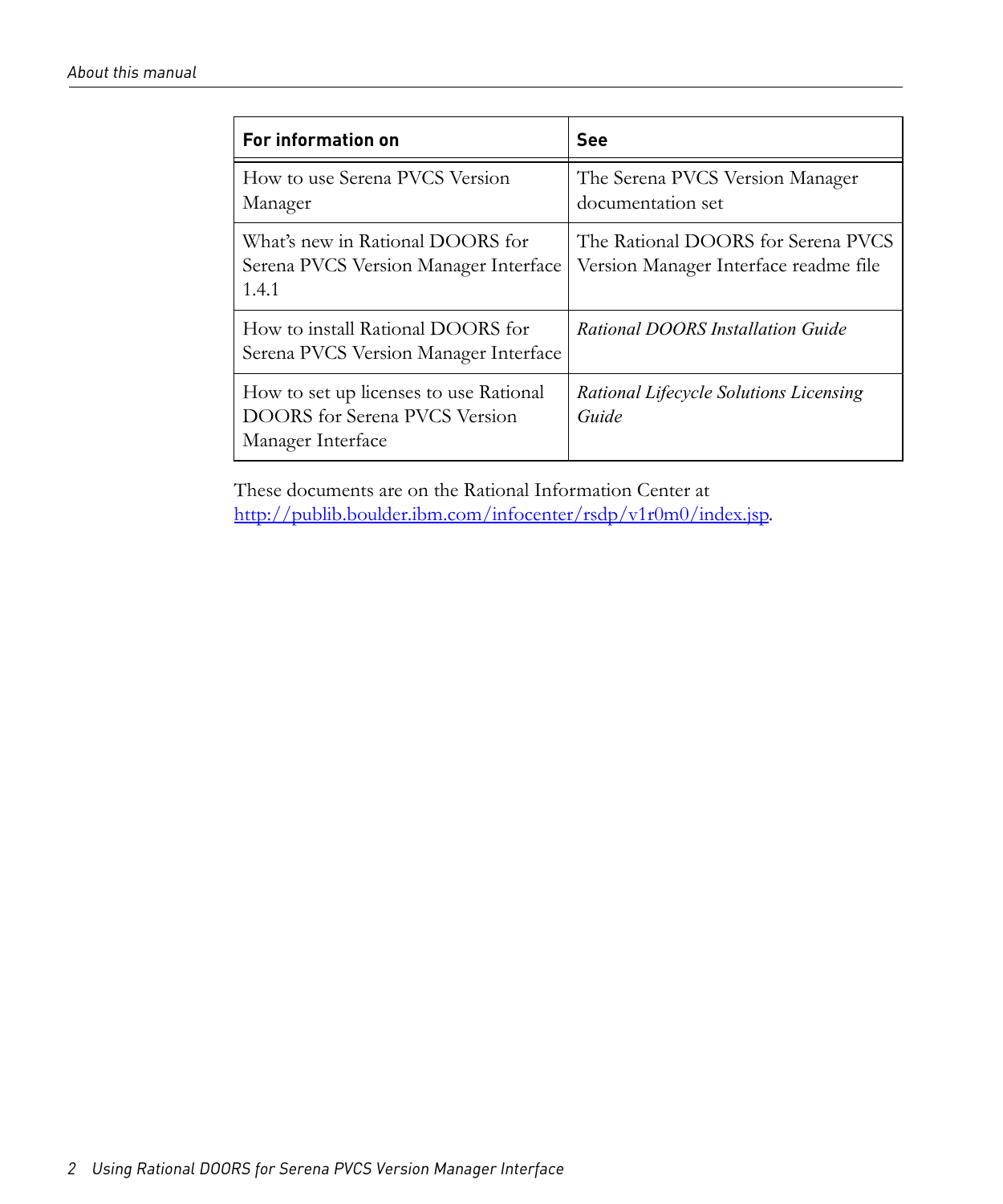# <span id="page-8-0"></span>*2 Concepts*

This chapter introduces Serena PVCS Version Manager Integration and explains the concepts you need to understand before using it:

- [About Rational DOORS for Serena PVCS Version Manager Interface](#page-8-1)
- [About Rational DOORS for Serena PVCS Version Manager Interface](#page-8-2)  [functions](#page-8-2)

### <span id="page-8-4"></span><span id="page-8-1"></span>**About Rational DOORS for Serena PVCS Version Manager Interface**

Rational DOORS is the world's leading tool for creating, structuring and managing complex sets of requirements, such as those for a typical software development project. Serena PVCS Version Manager from MERANT Solutions, Inc. is a widely used source code control system.

Rational DOORS for Serena PVCS Version Manager Interface is a bridge between these two products, enabling complete lifecycle traceability from requirements through configuration management.

Rational DOORS for Serena PVCS Version Manager Interface allows software project teams to:

- Establish traceability from Rational DOORS information to specific files, folders or file revisions in Serena PVCS Version Manager.
- Import release label information from Serena PVCS Version Manager to Rational DOORS.
- Import promotion group information from Serena PVCS Version Manager to Rational DOORS.
- Create Rational DOORS baselines to match Serena PVCS Version Manager version labels.
- Generate complete reports on combined Serena PVCS Version Manager and Rational DOORS configuration status.

### <span id="page-8-3"></span><span id="page-8-2"></span>**About Rational DOORS for Serena PVCS Version Manager Interface functions**

Rational DOORS for Serena PVCS Version Manager Interface provides two functions that are fundamental to integrating configuration management with lifecycle traceability: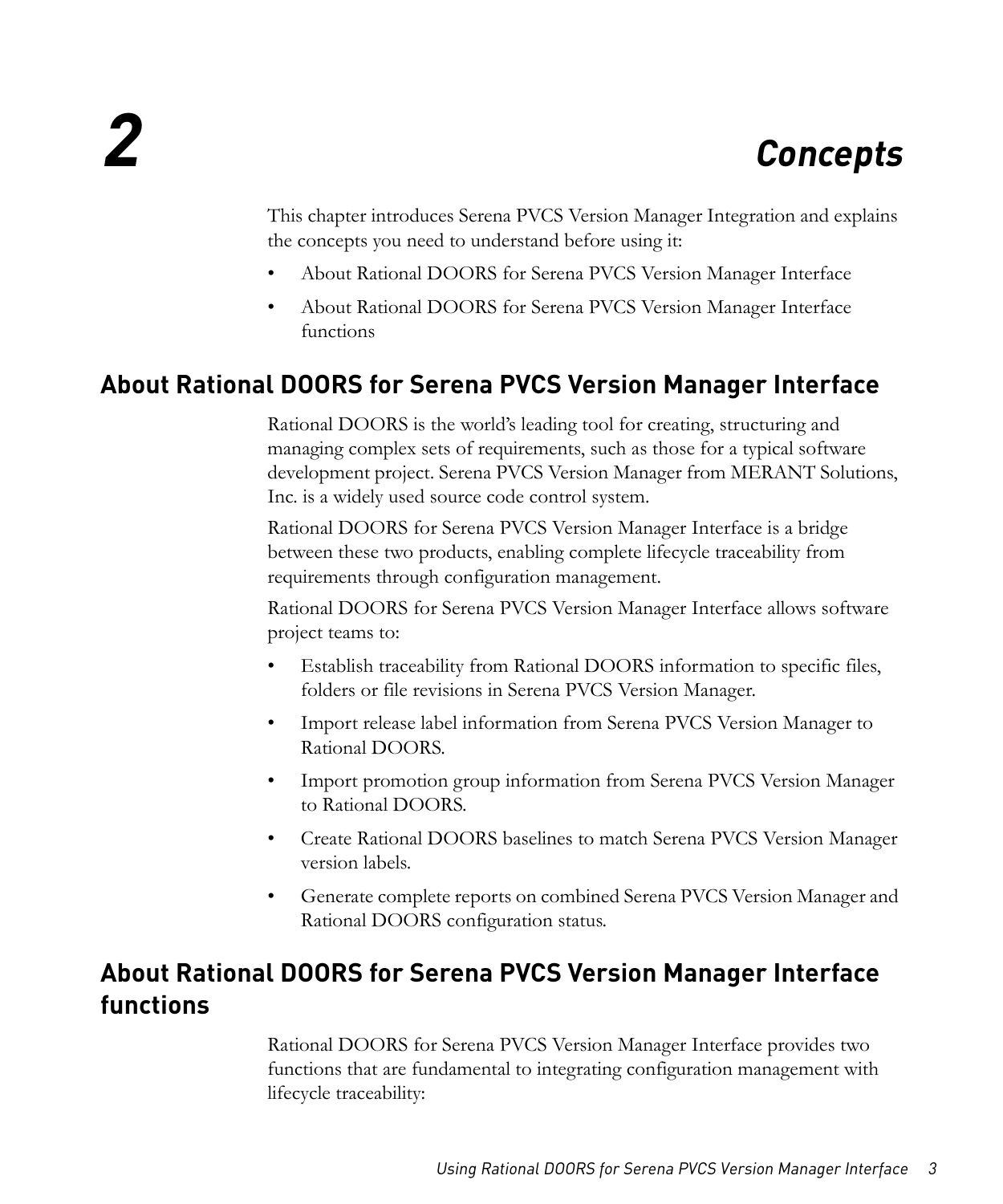The ability to represent the configuration item structure stored in Serena PVCS Version Manager as a Rational DOORS module.

In this operation, each folder, file and revision in the selected project is represented by a Rational DOORS object in a hierarchy that represents the complete version tree for that project.

Once you have replicated the Serena PVCS Version Manager configuration item structure in a Rational DOORS module, you can use normal Rational DOORS link functions to establish traceability from project information stored in Rational DOORS to the configuration items.

For example, a Serena PVCS Version Manager version object that implements a specific requirement can be directly linked to the corresponding Rational DOORS requirement object. This allows you to demonstrate conformance to requirements at source-code level.

• The ability to baseline Rational DOORS modules using the same version labels as the Serena PVCS Version Manager data.

This operation uses another Rational DOORS module to store a list of labels that exist in each project, and to create baselines automatically for groups of modules. Each baseline is recorded in the Rational DOORS module, providing a configuration management record of which Rational DOORS baselines relate to which Serena PVCS Version Manager labels. This function also provides the ability to create baselines for many Rational DOORS modules simultaneously.

These two functions create a unified approach to both traceability and information release control, resulting in full lifecycle traceability and rigorous configuration management.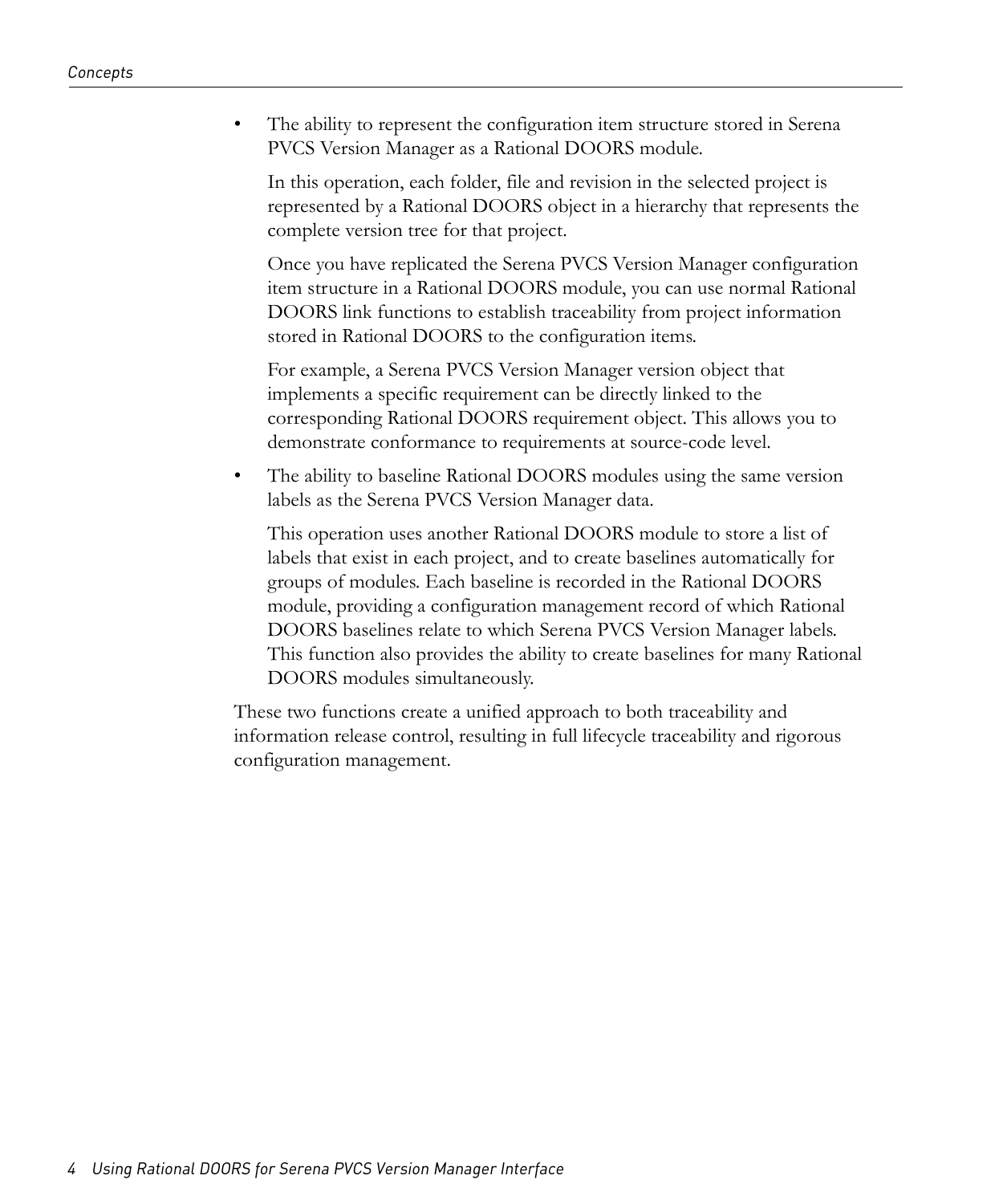## *3 Importing from Serena PVCS Version Manager*

<span id="page-10-0"></span>This chapter describes:

- [Importing from Serena PVCS Version Manager to Rational DOORS](#page-10-1)
- [Viewing Serena PVCS Version Manager information](#page-13-0)
- [Understanding imported information](#page-13-1)
- [Using Rational DOORS traceability](#page-14-2)

### <span id="page-10-3"></span><span id="page-10-1"></span>**Importing from Serena PVCS Version Manager to Rational DOORS**

This operation reads the complete structure of a Serena PVCS Version Manager project into a Rational DOORS module, creating a Rational DOORS object for each folder, file and revision. Key properties, version labels and promotion groups are also imported.

Rational DOORS for Serena PVCS Version Manager Interface uses the Serena PVCS Version Manager project root to locate a project. If you want to point to a different project, you must change the PVCSRoot entry in your registry. You may need to change the value of the PVCSVersion entry to reflect the version of Serena PVCS Version Manager that you are using (from 6.0. to 6.7).

#### <span id="page-10-2"></span>*Importing structures*

You can import into an empty module or into a module that already contains objects. Each Serena PVCS Version Manager project is always imported under its own top-level object.

Normally, you maintain your configuration item structure in a special module, though you might choose to store information for several projects in the same module. If you choose to do this, the new project is imported under a new level-one object at the end of the module.

#### **To import from Serena PVCS Version Manager:**

- **1.** Open the target Rational DOORS module.
- **2.** From the Rational DOORS menu, select **Serena PVCS Version Manager** then **Synchronize/import**.

The **Enter PVCS Logon** dialog box is displayed.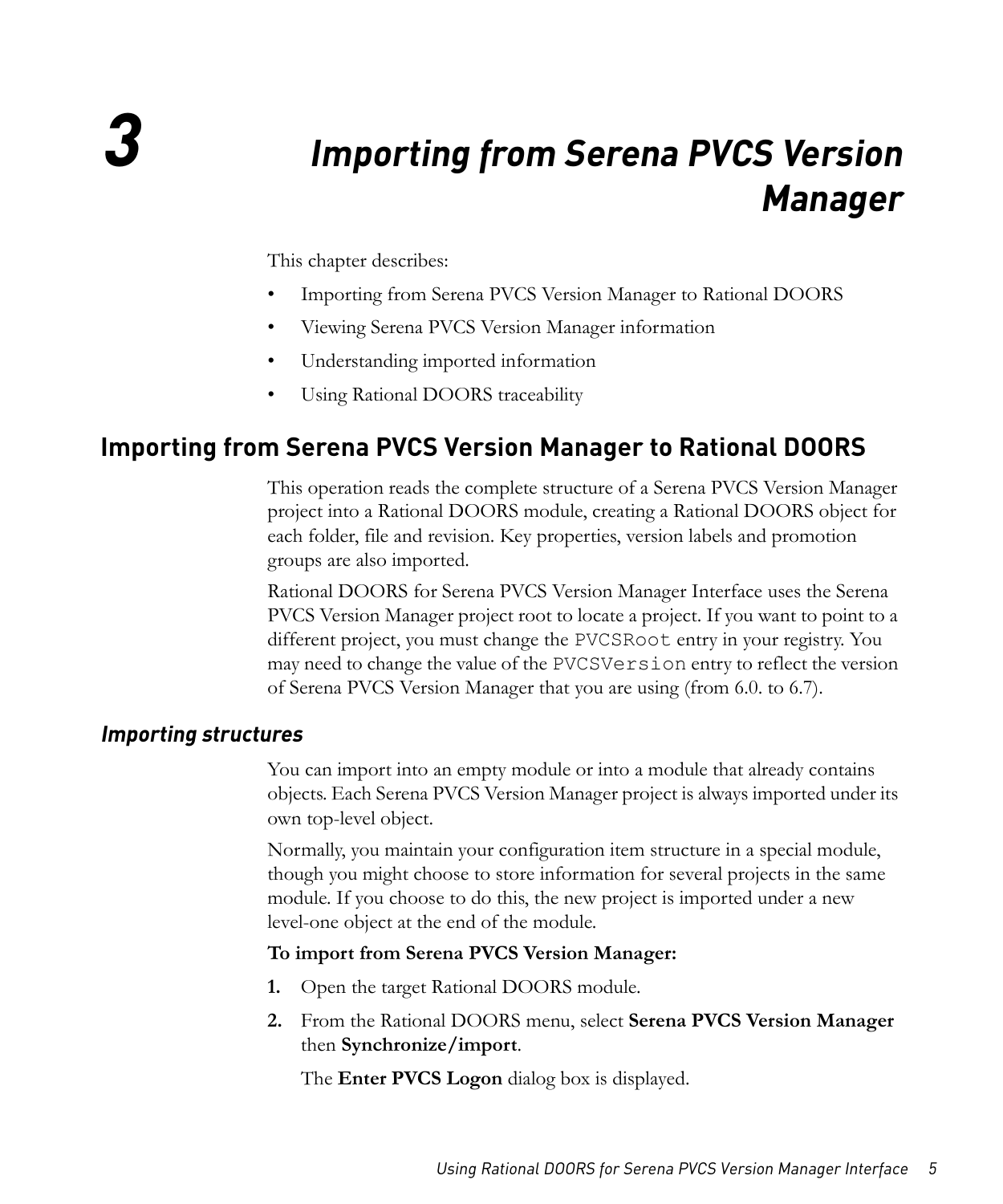**3.** Enter your username and password, then click **OK**.

The **DOORSConnect PVCS** dialog box is displayed.

- **4.** Click the plus signs (+) to display more folders or files within a project.
- **5.** Select the project or files you want to import, then click **Import**.

One or more command prompt windows (DOS boxes) appear briefly during the import, depending on your version of Serena PVCS Version Manager. This happens when Rational DOORS for Serena PVCS Version Manager Interface is communicating with Serena PVCS Version Manager. The command prompt windows disappear automatically when the process is complete.

**Note** Command prompt windows will appear briefly whenever Rational DOORS for Serena PVCS Version Manager Interface communicates with Serena PVCS Version Manager.

When the import is complete, the import report is displayed.

This window shows how many new items were created during the import, how many items were updated and how many were deleted.

For information on how to use the report window functions, see ["Viewing](#page-13-0)  [Serena PVCS Version Manager information," on page 8.](#page-13-0)

#### <span id="page-11-1"></span><span id="page-11-0"></span>*Updating imported structures*

It is likely that your Serena PVCS Version Manager data will continue to evolve after you have imported it into Rational DOORS. Rational DOORS for Serena PVCS Version Manager Interface can synchronize existing imported data with the state of the Serena PVCS Version Manager projects, adding new folders, files, revisions, version labels and promotion groups as required.

To do this, select the Rational DOORS module to update and repeat the procedure in ["Importing structures," on page 5.](#page-10-2) This object appears at the top of the structure, usually the first object in the module. A dialog box shows how many items have been created or updated.

If an item has been deleted from the project, the equivalent object in the Rational DOORS module has the **PVM Deleted** attribute set to **True**. The object has not been deleted in order to maintain correct traceability in Rational DOORS.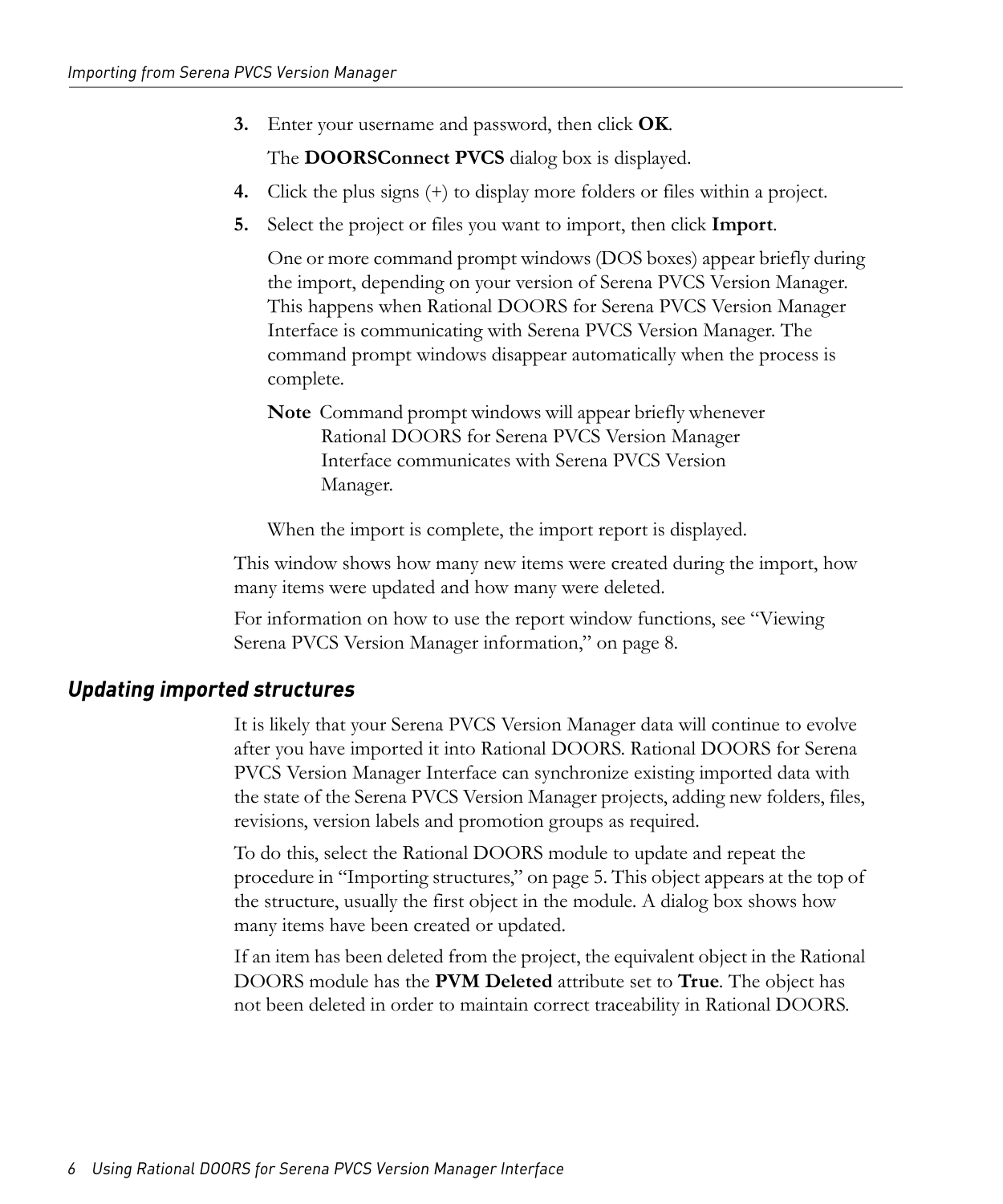#### <span id="page-12-1"></span><span id="page-12-0"></span>*Imported attributes for structures*

During the import process, Serena PVCS Version Manager data is stored as Rational DOORS attributes. All Serena PVCS Version Manager-related attributes are distinguished by a **PVM** prefix.

The following attributes are used to store Serena PVCS Version Manager properties:

| <b>Attribute</b>          | <b>Description</b>                                                                                                                                                                         |
|---------------------------|--------------------------------------------------------------------------------------------------------------------------------------------------------------------------------------------|
| Object Heading            | The name of the Serena PVCS Version Manager folder or<br>file, or the number of the revision.                                                                                              |
| Object Text               | The Serena PVCS Version Manager check-in comment<br>for revisions.                                                                                                                         |
| PVM Archive Directory     | The directory containing the archive.                                                                                                                                                      |
| PVM Archive Name          | The name of the archive.                                                                                                                                                                   |
| <b>PVM</b> Date           | The date on which the element, version or branch was<br>created.                                                                                                                           |
| <b>PVM</b> Deleted        | The date on which the element, version or branch was<br>deleted.                                                                                                                           |
| PVM Directory             | The directory maintained by Serena PVCS Version<br>Manager that corresponds to a folder. This attribute is<br>only used when importing from a Serena PVCS Version<br>Manager 6.0 database. |
| PVM Kind                  | Identifies the type of the object. Possible values are<br>Project, Folder, File, Label and Revision.                                                                                       |
| <b>PVM New</b>            | A boolean attribute that identifies new items added by<br>importing or synchronizing data.                                                                                                 |
| PVM Updated               | The date on which the element, version or branch was<br>updated.                                                                                                                           |
| PVM User                  | The name of the person who created the file or revision.                                                                                                                                   |
| <b>PVM Work Directory</b> | The directory where the work file is stored for files, or the<br>directory where work files are extracted for a folder.                                                                    |
| PVM Work File             | The name of the work file.                                                                                                                                                                 |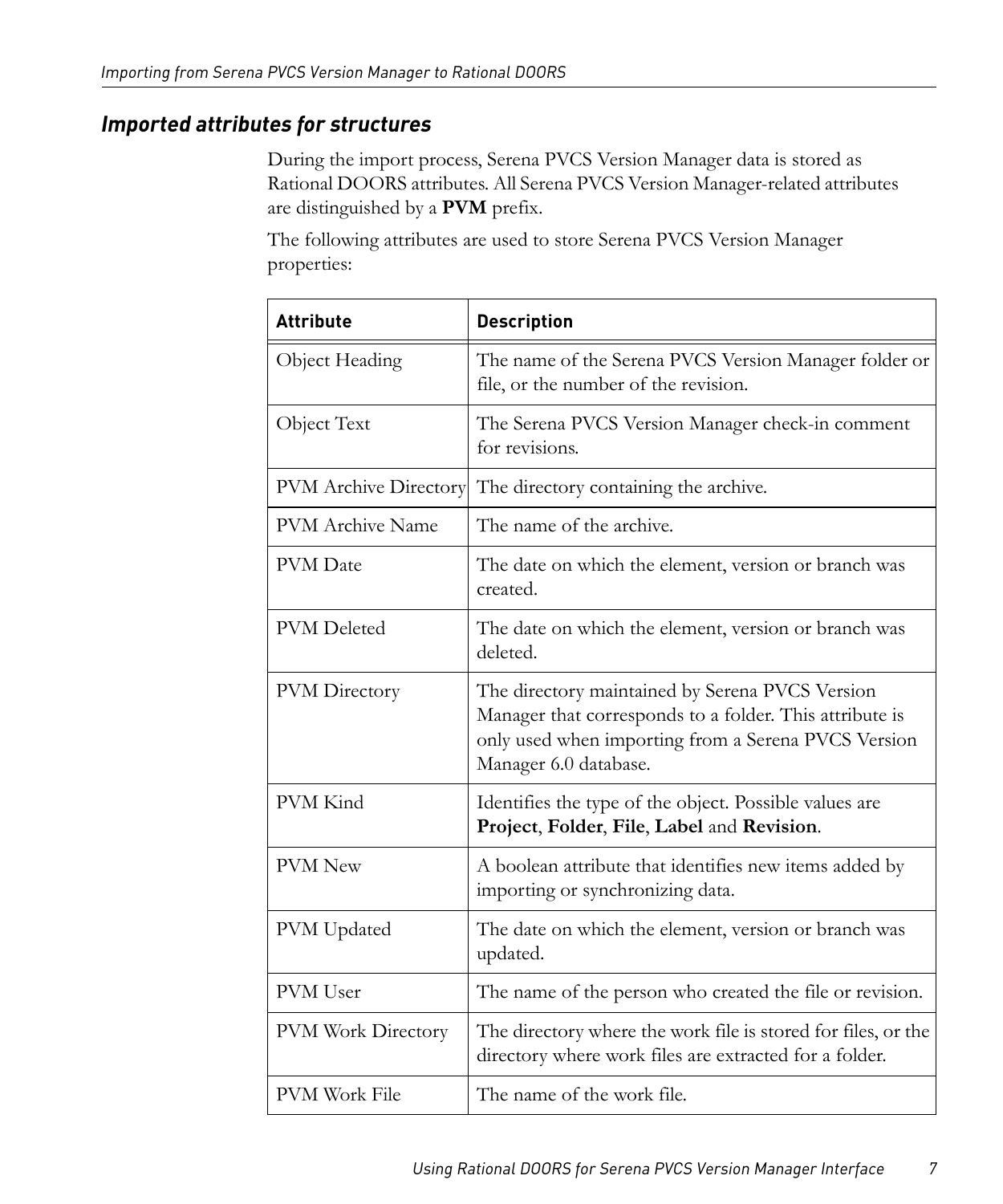Rational DOORS for Serena PVCS Version Manager Interface also imports Serena PVCS Version Manager labels and promotion groups. These too are stored as Rational DOORS attributes and the values are kept with each Rational DOORS object.

If you have a Serena PVCS Version Manager label **Release 1**, a Rational DOORS attribute of type Boolean called **PVM Label Release 1** is created. All versions that are marked with that label will have the Rational DOORS attribute set to **True**. A simple Rational DOORS filter immediately shows which items belong to which release.

If you have a Serena PVCS Version Manager promotion group **QA**, a Rational DOORS attribute of type Boolean called **PVM Promo QA** is created. When a revision belongs to that group, the attribute is set to **True**.

Rational DOORS for Serena PVCS Version Manager Interface also creates three attributes to store import metadata: **PVM Deleted**, **PVM New** and **PVM Updated**. These are set each time you import or synchronize and are the basis for the import report filters. You can create your own filters and views based on these attributes.

### <span id="page-13-2"></span><span id="page-13-0"></span>**Viewing Serena PVCS Version Manager information**

Rational DOORS provides many useful ways of viewing imported Serena PVCS Version Manager information. It has the advantage of being able to put all relevant information into a single screen.

This is particularly useful for any updated information, which is clearly shown using the standard Rational DOORS change bars. After an import, new or updated items have their change bars set to red, but the rest of the objects remain unchanged. For example, in the picture above you can see that one object has recently been added.

In the case of a re-import, you can use the **New items**, **Updated items** and **Deleted items** buttons in the Serena PVCS Version Manager Import Report window to show only the items that were new, updated, or deleted.

### <span id="page-13-3"></span><span id="page-13-1"></span>**Understanding imported information**

Serena PVCS Version Manager information is imported and turned into normal Rational DOORS objects. This section explains how to interpret this information and how to get the best from it.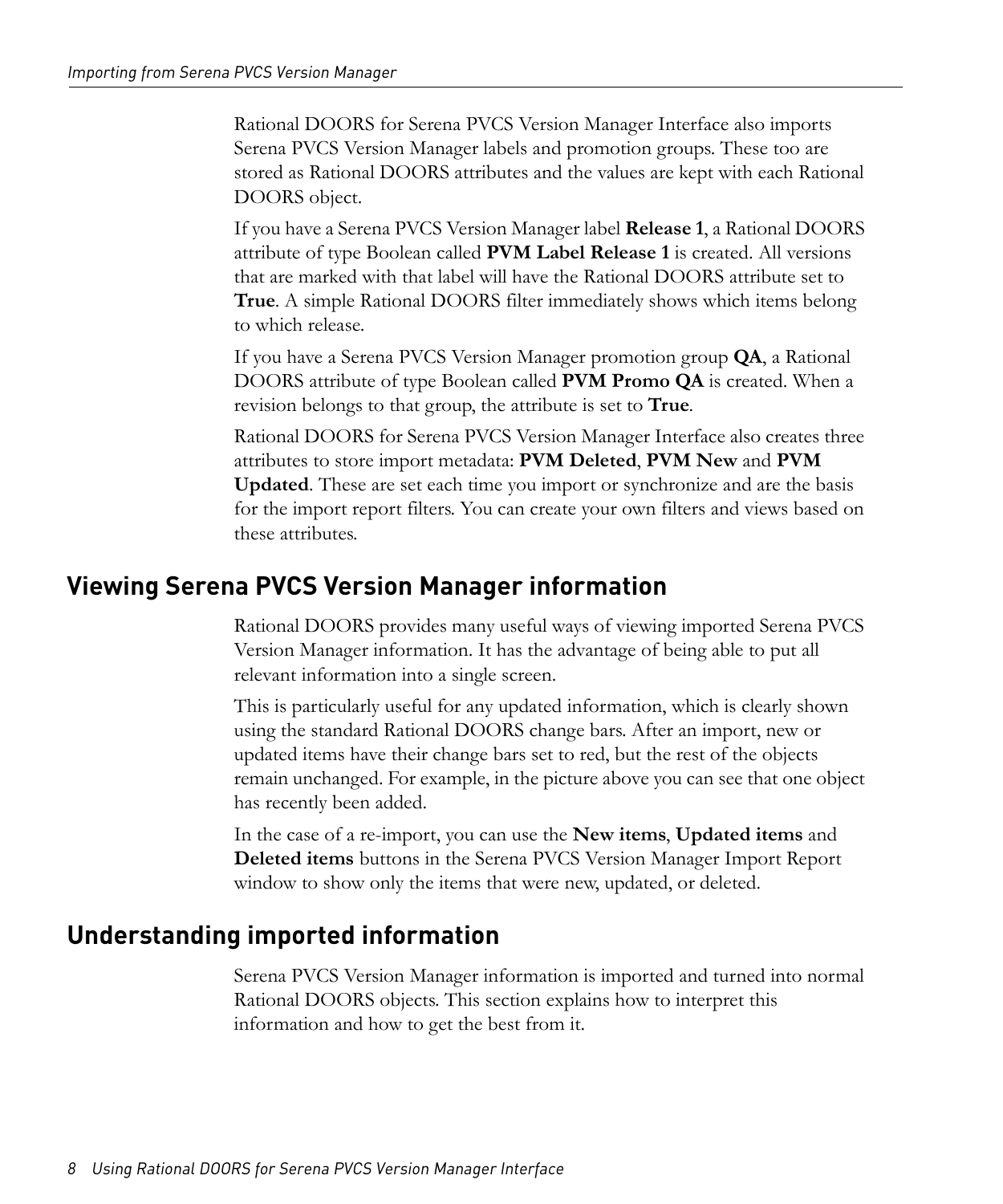#### <span id="page-14-4"></span><span id="page-14-0"></span>*Graphics colors for structures*

When each item is imported, it is assigned a background color, used in graphics mode. This helps provide instant visual recognition of the structure of your data.

The color allocations are as follows:

| <b>Type</b> | Color                                                |
|-------------|------------------------------------------------------|
| Project     | Black (no color on normal Rational DOORS background) |
| Folder      | Green                                                |
| File        | Blue                                                 |
| Revision    | Light blue                                           |

#### <span id="page-14-5"></span><span id="page-14-1"></span>*Version labels*

Serena PVCS Version Manager version labels are typically used to mark which files were included in a particular release. Version labels are supplied when files are checked in and are a simple string such as **Patch 1.1**. The import process creates a Boolean attribute for each label prefixing the label name with **PVM Label**. For this example, the Boolean attribute would be **PVM Label Patch 1.1**.

Each version that is labeled with a given name has the Rational DOORS attribute set to **True**. This can be used in filters and gives instant indications of what versions were used in a given release.

### <span id="page-14-7"></span><span id="page-14-2"></span>**Using Rational DOORS traceability**

Once imported into Rational DOORS, the Serena PVCS Version Manager structure can be treated the same way as normal Rational DOORS objects. This means that they can be included in your traceability schema. A typical application of this is to link source code modules to requirements in order to check which requirements have been met.

#### <span id="page-14-6"></span><span id="page-14-3"></span>*Link management*

You can use any of the following standard Rational DOORS methods for creating links between Serena PVCS Version Manager configuration items and other Rational DOORS information:

- Drag and drop
- **Link > Create links**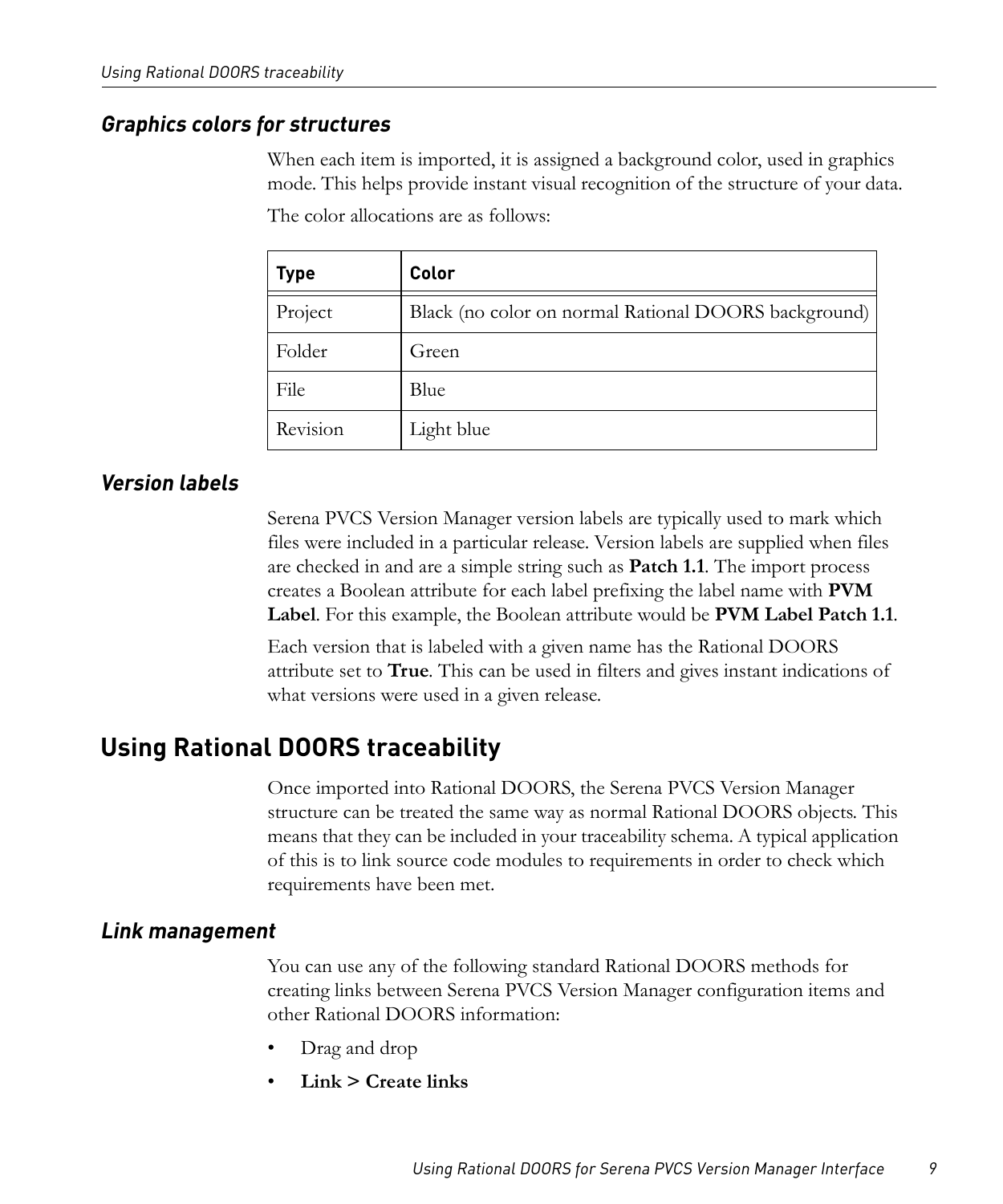Link module matrix

In each case you must take the direction of each link into account to enable impact and traceability analyses to be performed. These analyses can be performed using the following standard tools:

- Pop-up menus
- **Analysis > Impact** or **Analysis > Trace**
- Layout DXL
- **Analysis > Wizard**

The last item, the analysis wizard, is particularly good for creating customized traceability reports. With this, you could create a report that shows the relationship between change requests and code check-ins, showing complete version names in the context of the change requests.

Links can be deleted by using any of the standard techniques.

#### <span id="page-15-1"></span><span id="page-15-0"></span>*Applications of imported structures*

Rational DOORS can be used to store any kind of structured information, so it is likely that you already have information that can be usefully linked to the configuration items. In addition to the classic application of requirements traceability, you can also build links from change requests, bug reports, design information, test plans and project plans to Serena PVCS Version Manager versions.

Once in place, you can demonstrate that specific changes have been implemented, or create reports that justify all checked-in changes.

Another application is to create complete product manifests. Using the Rational DOORS export functions, you can create documents in Microsoft Word, HTML or any other supported format, that lists the document version included in a shipment.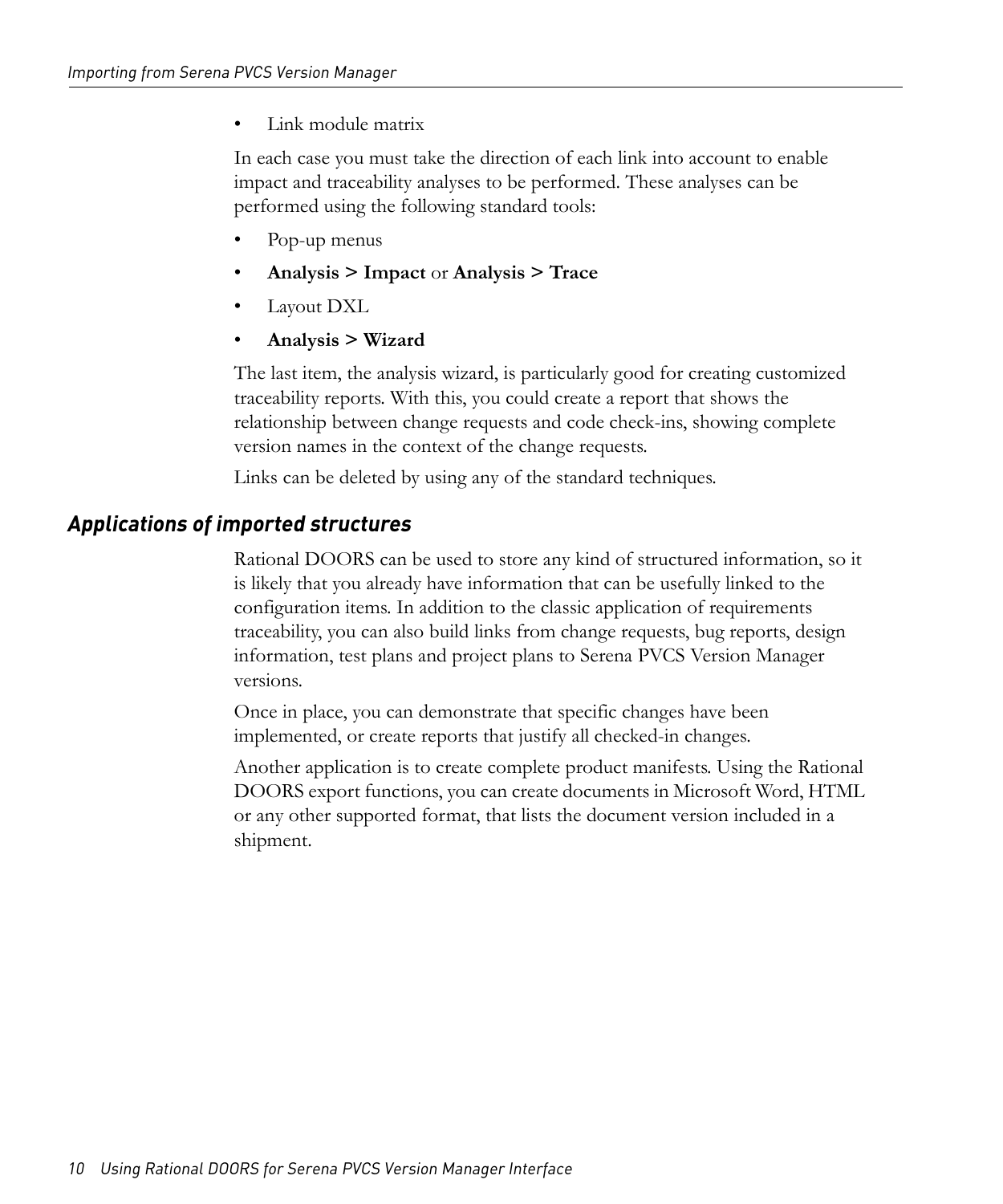## <span id="page-16-0"></span>*4 Labelling Rational DOORS baselines*

This chapter describes:

- [Importing Serena PVCS Version Manager labels into Rational DOORS](#page-16-1)
- [Creating Rational DOORS baselines](#page-18-0)
- [Understanding baseline information](#page-19-0)
- [Using Rational DOORS traceability](#page-20-0)

### <span id="page-16-3"></span><span id="page-16-1"></span>**Importing Serena PVCS Version Manager labels into Rational DOORS**

Serena PVCS Version Manager labels are typically used to mark which files were included in a particular release. Version labels are specified when revisions of files are checked in.

Rational DOORS baselines create frozen versions of modules that are similar to checked-in versions of files: they can be referenced, but not changed. Baselines are numbered progressively using major and minor versions, plus an optional text suffix.

Serena PVCS Version Manager version labels are ideal for Rational DOORS baseline suffixes, where they can be used for the same purpose as in Serena PVCS Version Manager.

Baseline labelling is a two-step process: importing labels from a project module and creating baselines. The import process sets up a structure where a record of each baseline is kept. This section describes the import step while ["Creating](#page-18-0)  [Rational DOORS baselines," on page 13](#page-18-0) describes baseline creation.

#### <span id="page-16-2"></span>*Importing labels*

You can choose to import version labels into an empty module or into a module that already contains objects. The set of labels from each project is always imported under its own top-level object.

Normally you should maintain your label and baseline structure in a special module, though you might choose to store label information for several projects in the same module. If you choose to do this, the new project will be imported under a new level-one object at the end of the module.

Before using the baseline labelling process you must import the required Serena PVCS Version Manager project into a Rational DOORS module. The baseline process reads the version labels from this module.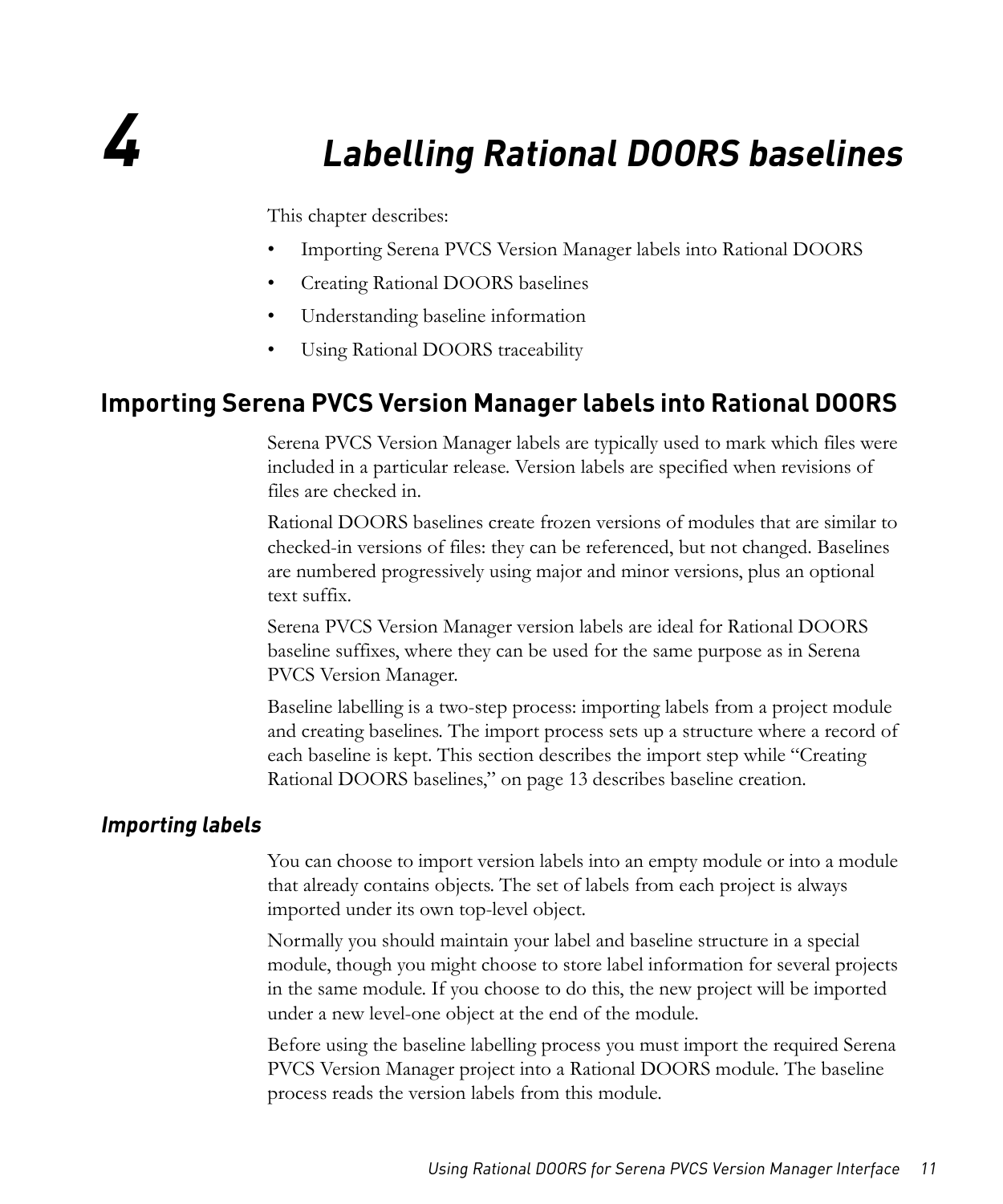**Note** You must be a Rational DOORS database manager to perform this function. It performs irrevocable module baseline operations.

#### **To import labels:**

- **1.** Open your target Rational DOORS module. If the module is not empty, select a parent object for your imported structure.
- **2.** From the Rational DOORS menu, select **Serena PVCS Version Manager** then **Label baselines**.

A DOORSConnect PVCS dialog box is displayed.

**3.** Select the Rational DOORS module previously used to import the Serena PVCS Version Manager project.

A dialog box is displayed, with one or more projects in the select box.

- **4.** Select the project whose labels you want to use.
- **5.** Click **Use project** to create the module structure.

When the import is complete, the Rational DOORS module is updated and the Apply Label to Modules window appears. For further information, see ["Creating Rational DOORS baselines," on page 13](#page-18-0).

#### <span id="page-17-3"></span><span id="page-17-0"></span>*Re-importing labels*

After you have completed this baseline labelling operation, you may want more Serena PVCS Version Manager labels. Rational DOORS for Serena PVCS Version Manager Interface can synchronize existing imported labels with the Serena PVCS Version Manager project, adding new labels as required.

To do this, after selecting the project object at the top of the label and baseline structure, repeat the procedure in ["Importing labels," on page 11](#page-16-2).

#### <span id="page-17-2"></span><span id="page-17-1"></span>*Imported attributes for labels*

During the import process, Serena PVCS Version Manager data is stored as Rational DOORS attributes. All Serena PVCS Version Manager-related attributes are distinguished by a **PVM** prefix.

The following attributes are used to store Serena PVCS Version Manager properties:

| <b>Attribute</b> | <b>Description</b>                                 |
|------------------|----------------------------------------------------|
| Object Heading   | The name of the Serena PVCS Version Manager label. |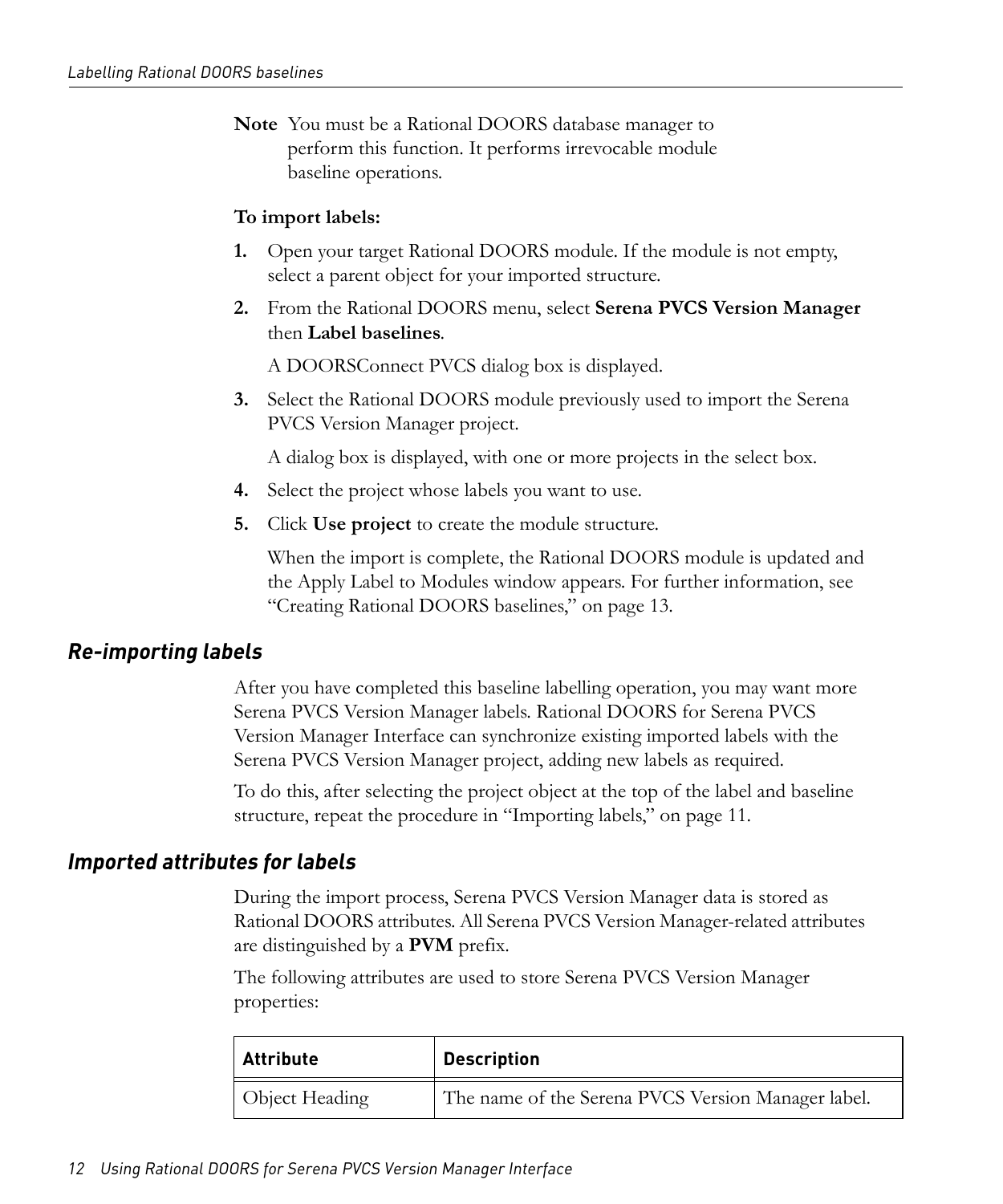| <b>Attribute</b> | <b>Description</b>                                                                              |
|------------------|-------------------------------------------------------------------------------------------------|
| Object Text      | The Serena PVCS Version Manager comment for the<br>label, specified when the label was created. |
| PVM Kind         | Identifies the type of the object. Possible values are<br>Project, Label and Baseline.          |
| PVM User         | The name of the person who created the label.                                                   |
| <b>PVM</b> Date  | The date on which the label was created.                                                        |

### <span id="page-18-1"></span><span id="page-18-0"></span>**Creating Rational DOORS baselines**

Creating Rational DOORS baselines is the second step of the import process. Baselines are created using a DOORSConnect PVCS dialog box, which is displayed when the import is complete.

#### **To create labeled baselines:**

- **1.** Ensure that all needed Rational DOORS modules are closed and not in use by anyone else.
- **2.** Select the required label from the list in **Serena PVCS Version Manager version labels**.
- **3.** Select the required module(s) from the list in **Rational DOORS modules**. Use **Select all** and **Clear all** to simplify the selection process.
- **4.** Select the type of baseline required: **Suffix only**, **Minor version**, or **Major version**.
- **5.** Select whether to include a suffix by clicking **Use suffix**. The default suffix is the selected Serena PVCS Version Manager label. You can modify it if required.
- **6.** Modify the label comment, if necessary. It is used as annotation for the baseline.
- **7.** Click **Baseline**. You are asked to confirm the operation, twice. Baseline creation requires exclusive, write access to all selected modules. This means you must ensure that no one else is using the modules.

Once a baseline has been created it cannot be destroyed or recreated, so you must be absolutely certain that a group baselining operation is correct before proceeding.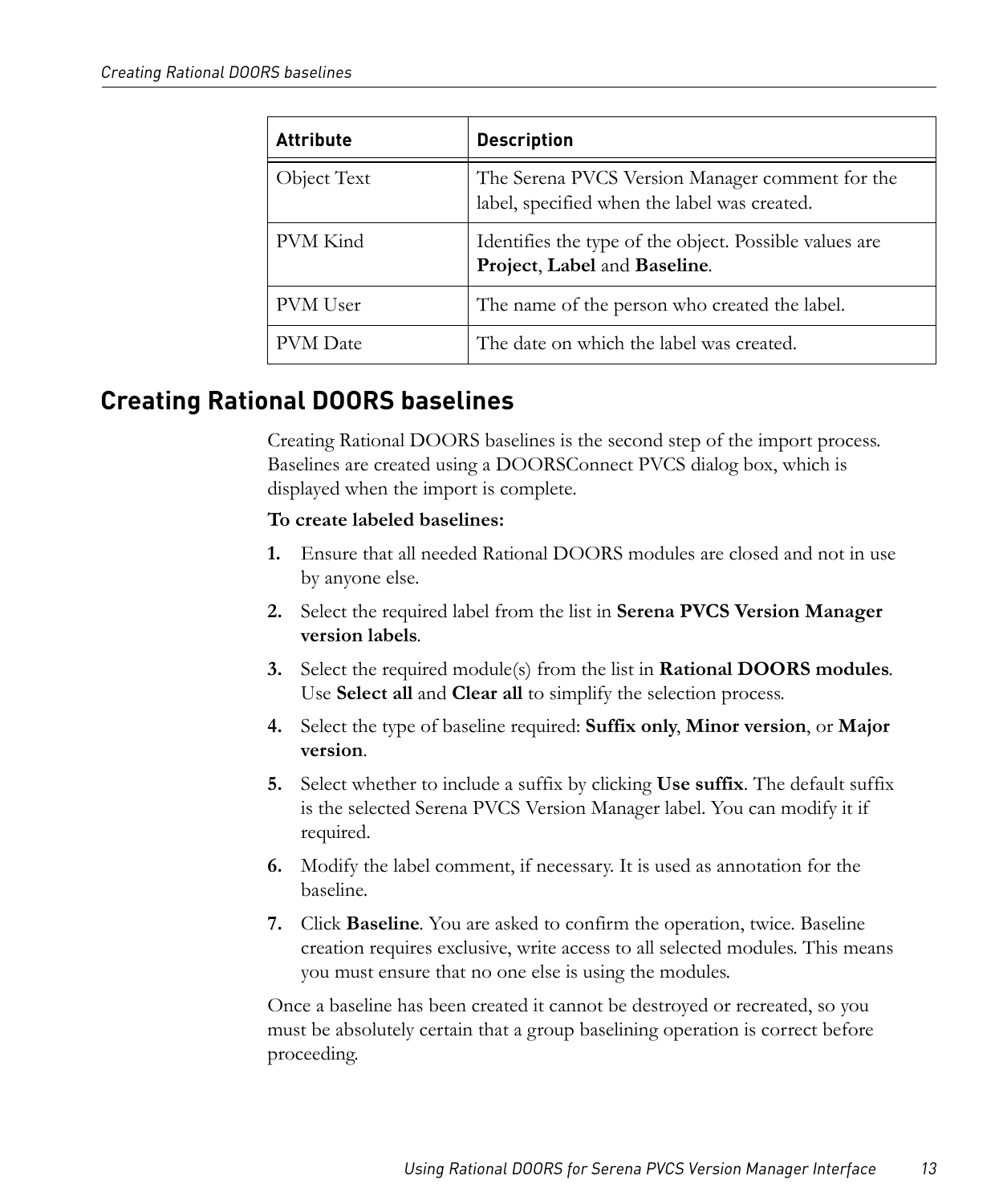Baselines are created for each of the specified modules, and the label module is updated to contain a baseline-creation object for each module.

The attribute **PVM Baseline** is created and filled with the baseline name for each baseline-creation object.

When complete, a dialog box is displayed, indicating how many labels and baselines were created.

For further information on how to use the window functions, see ["Understanding baseline information," on page 14.](#page-19-0)

### <span id="page-19-4"></span><span id="page-19-0"></span>**Understanding baseline information**

All the normal Rational DOORS viewing mechanisms can be used on the label and baseline structure. The information can be displayed in either document or graphics mode. Each object type has a color to aid visual identification.

#### <span id="page-19-5"></span><span id="page-19-1"></span>*Graphics colors for labels*

When each item is imported, it is assigned a background color that is used in graphics mode. This helps provide instant visual recognition of the structure of your data.

The color allocations are as follows:

| <b>Type</b> | Color                                                |
|-------------|------------------------------------------------------|
| Project     | Black (no color on normal Rational DOORS background) |
| Label       | Red                                                  |
| Baseline    | Blue                                                 |

#### <span id="page-19-3"></span><span id="page-19-2"></span>*Viewing new baseline information*

If you re-import labels or create new labels in the same module, you can use the Baseline Labelling Report window's **Apply filter** button to show only the newly-created items.

A DOORSConnect PVCS dialog box is displayed.

#### Click **Apply filter**.

The formal module is displayed with the filter applied.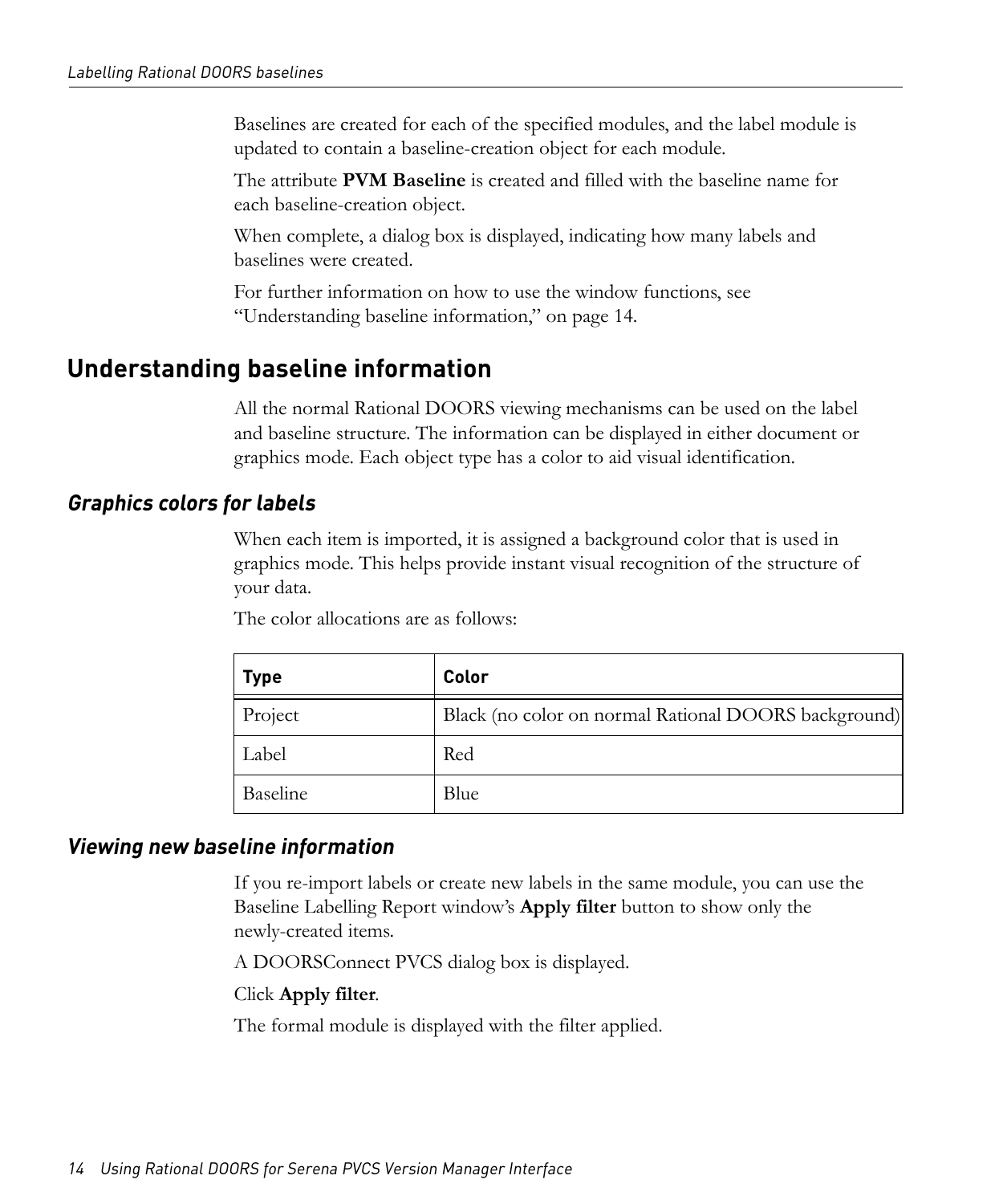### <span id="page-20-5"></span><span id="page-20-0"></span>**Using Rational DOORS traceability**

By storing information on labels and baselines in a Rational DOORS module, they can be included in your traceability schema. In this way you can link details of released information directly to project plans and other applications, as outlined below.

#### <span id="page-20-4"></span><span id="page-20-1"></span>*Link management for labels*

You can use any of the following standard Rational DOORS methods for creating links between label and baseline objects and other Rational DOORS information:

- Drag and drop
- **Link > Create links**
- Link module matrix

In each case, you must take into account the direction of links to allow impact and traceability analyses to be performed as required. These analyses can be performed using the following standard tools:

- Pop-up menus
- **Analysis > Impact** or **Analysis > Trace**
- Layout DXL
- **Analysis > Wizard**

The last item, the analysis wizard, is particularly good for creating customized traceability reports. With this, you could create a report that shows the relationship between code check-ins and module baselines, showing complete version names, baseline specifications and dates in the context of planning information.

Links can be deleted using any of the standard techniques.

#### <span id="page-20-3"></span><span id="page-20-2"></span>*Applications of imported labels*

Rational DOORS can be used to store any kind of structured information, so it is likely that you already have information in your data that can be linked to baseline records. You might associate particular module baselines with deliveries made to customers, meeting specific requirements.

Another application is to create complete product manifests. Using the Rational DOORS export functions, you can create documents in Microsoft Word, HTML or any other supported format, that lists the document version included in a shipment.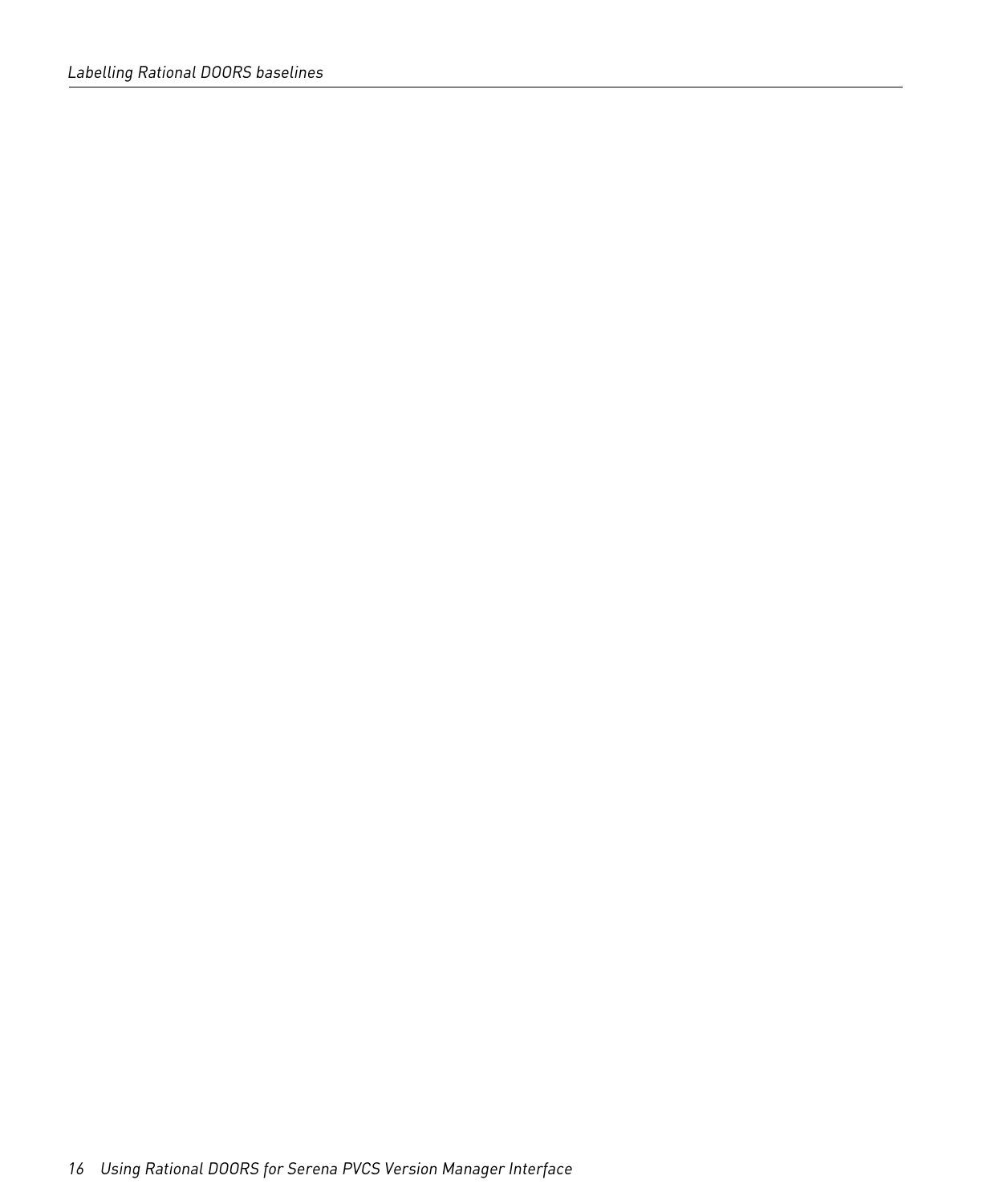## *5 Contacting support*

<span id="page-22-0"></span>This chapter contains the following topics:

- [Contacting IBM Rational Software Support](#page-22-1)
- **[Prerequisites](#page-22-2)**
- [Submitting problems](#page-23-0)
- <span id="page-22-3"></span>• [Other information](#page-25-0)

### <span id="page-22-1"></span>**Contacting IBM Rational Software Support**

If the self-help resources have not provided a resolution to your problem, you can contact IBM Rational Software Support for assistance in resolving product issues.

**Note** If you are a heritage Telelogic customer, you can go to http://support.telelogic.com/toolbar and download the IBM Rational Telelogic Software Support browser toolbar. This toolbar helps simplify the transition to the IBM Rational Telelogic product online resources. Also, a single reference site for all IBM Rational Telelogic support resources is located at

http://www.ibm.com/software/rational/support/telelogic/

#### <span id="page-22-2"></span>**Prerequisites**

To submit your problem to IBM Rational Software Support, you must have an active Passport Advantage® software maintenance agreement. Passport Advantage is the IBM comprehensive software licensing and software maintenance (product upgrades and technical support) offering. You can enroll online in Passport Advantage from

http://www.ibm.com/software/lotus/passportadvantage/howtoenroll.html.

- To learn more about Passport Advantage, visit the Passport Advantage FAQs at http://www.ibm.com/software/lotus/passportadvantage/brochures\_faqs\_ quickguides.html.
- For further assistance, contact your IBM representative.

To submit your problem online (from the IBM Web site) to IBM Rational Software Support, you must additionally: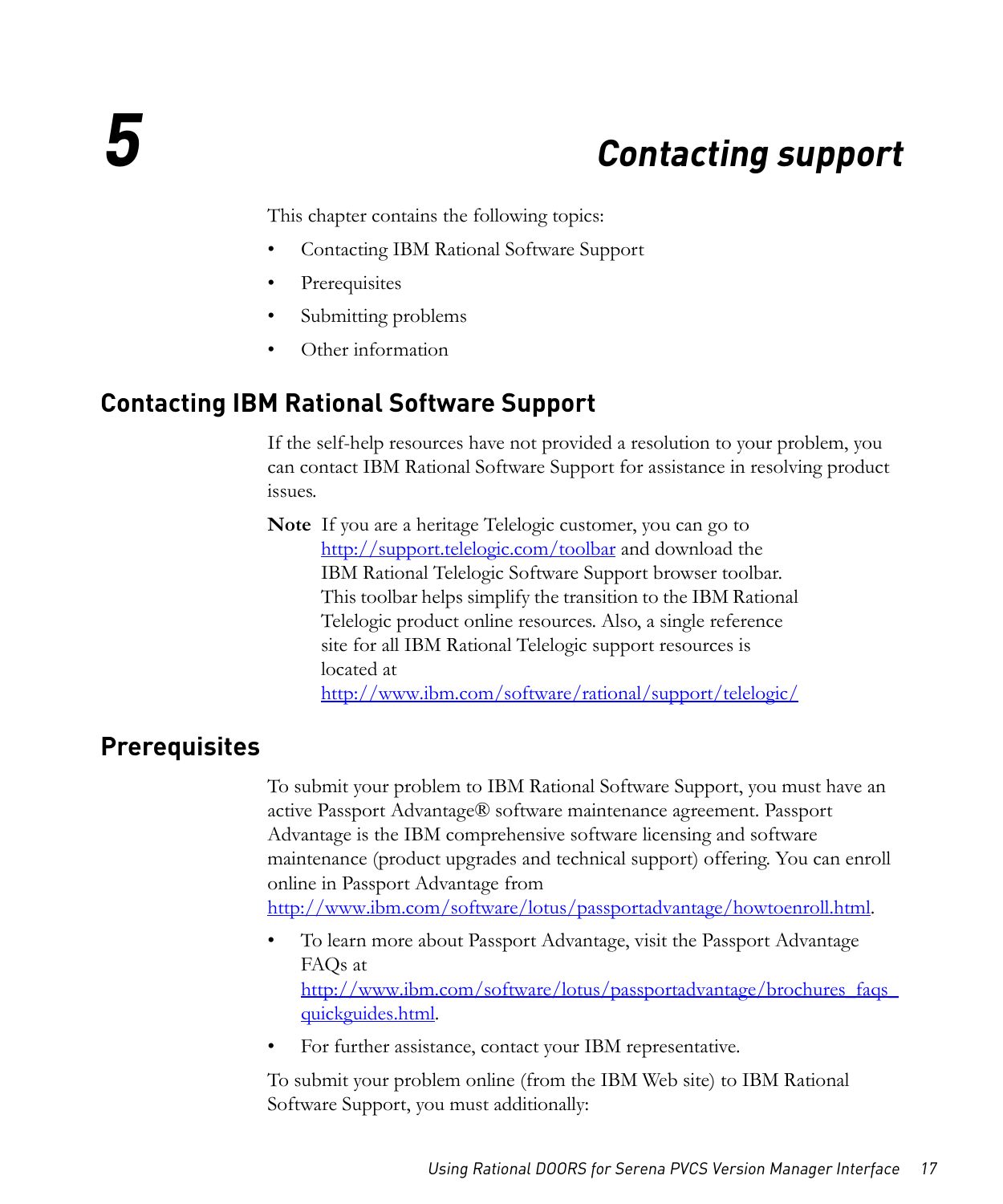- Be a registered user on the IBM Rational Software Support Web site. For details about registering, go to http://www-01.ibm.com/software/support/.
- Be listed as an authorized caller in the service request tool.

#### <span id="page-23-0"></span>**Submitting problems**

To submit your problem to IBM Rational Software Support:

**1.** Determine the business impact of your problem. When you report a problem to IBM, you are asked to supply a severity level. Therefore, you need to understand and assess the business impact of the problem that you are reporting.

Use the following table to determine the severity level.

| <b>Severity</b> | <b>Description</b>                                                                                                                                                                       |
|-----------------|------------------------------------------------------------------------------------------------------------------------------------------------------------------------------------------|
| 1               | The problem has a <i>critical</i> business impact: You are unable to<br>use the program, resulting in a critical impact on operations.<br>This condition requires an immediate solution. |
| $\mathfrak{D}$  | This problem has a <i>significant</i> business impact: The program<br>is usable, but it is severely limited.                                                                             |
| 3               | The problem has <i>some</i> business impact: The program is<br>usable, but less significant features (not critical to<br>operations) are unavailable.                                    |
|                 | The problem has <i>minimal</i> business impact: The problem<br>causes little impact on operations or a reasonable<br>circumvention to the problem was implemented.                       |

- **2.** Describe your problem and gather background information, When describing a problem to IBM, be as specific as possible. Include all relevant background information so that IBM Rational Software Support specialists can help you solve the problem efficiently. To save time, know the answers to these questions:
	- What software versions were you running when the problem occurred?

To determine the exact product name and version, use the option applicable to you: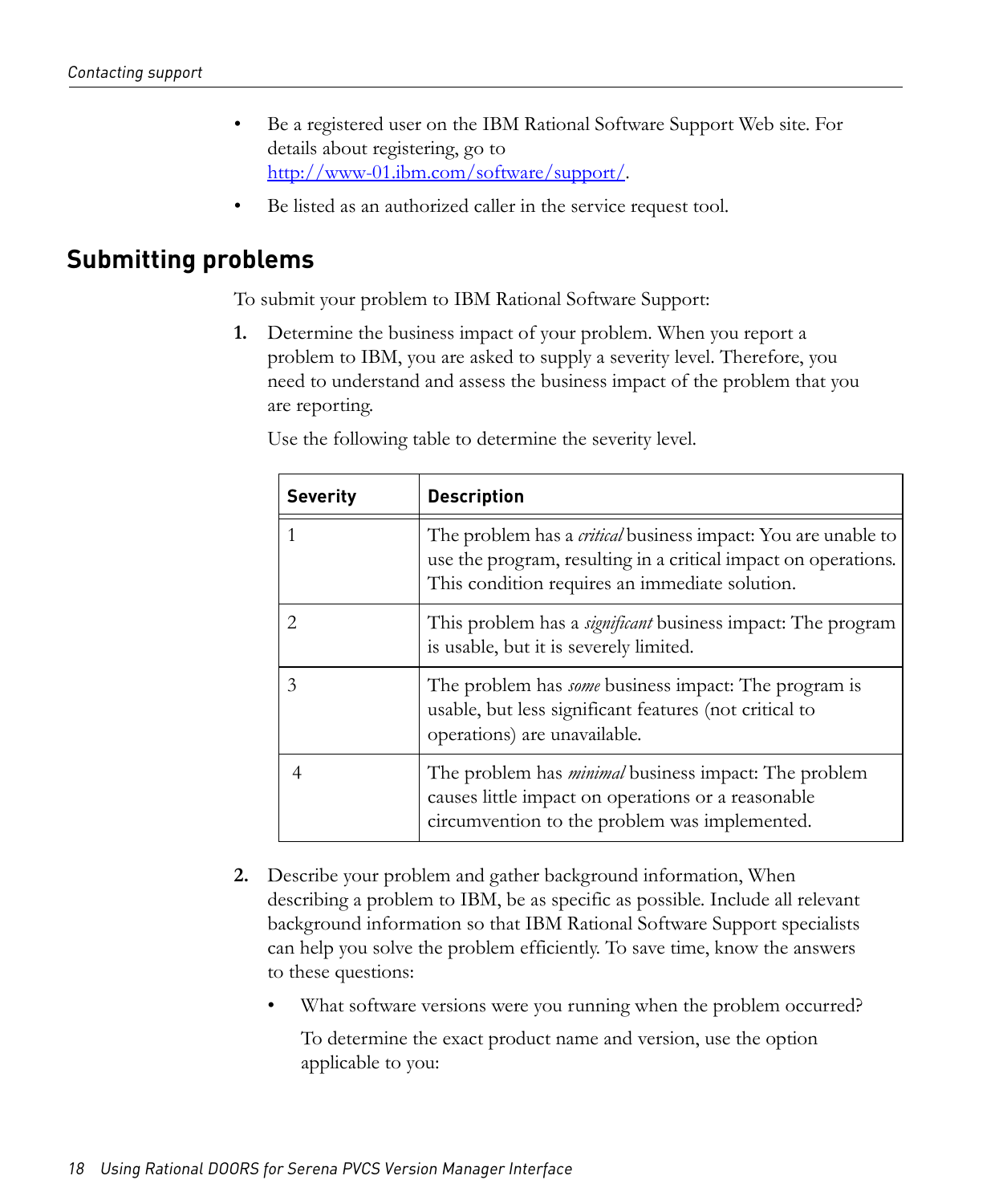- Start the IBM Installation Manager and click **File** > **View Installed Packages**. Expand a package group and select a package to see the package name and version number.
- Start your product, and click **Help** > **About** to see the offering name and version number.
- What is your operating system and version number (including any service packs or patches)?
- Do you have logs, traces, and messages that are related to the problem symptoms?
- Can you recreate the problem? If so, what steps do you perform to recreate the problem?
- Did you make any changes to the system? For example, did you make changes to the hardware, operating system, networking software, or other system components?
- Are you currently using a workaround for the problem? If so, be prepared to describe the workaround when you report the problem.
- **3.** Submit your problem to IBM Rational Software Support. You can submit your problem to IBM Rational Software Support in the following ways:
	- **Online**: Go to the IBM Rational Software Support Web site at https://www.ibm.com/software/rational/support/ and in the Rational support task navigator, click **Open Service Request.** Select the electronic problem reporting tool, and open a Problem Management Record (PMR), describing the problem accurately in your own words.

For more information about opening a service request, go to http://www.ibm.com/software/support/help.html

You can also open an online service request using the IBM Support Assistant. For more information, go to http://www-01.ibm.com/software/support/isa/faq.html.

- **By phone**: For the phone number to call in your country or region, go to the IBM directory of worldwide contacts at http://www.ibm.com/planetwide/ and click the name of your country or geographic region.
- **Through your IBM Representative:** If you cannot access IBM Rational Software Support online or by phone, contact your IBM Representative. If necessary, your IBM Representative can open a service request for you. You can find complete contact information for each country at http://www.ibm.com/planetwide/.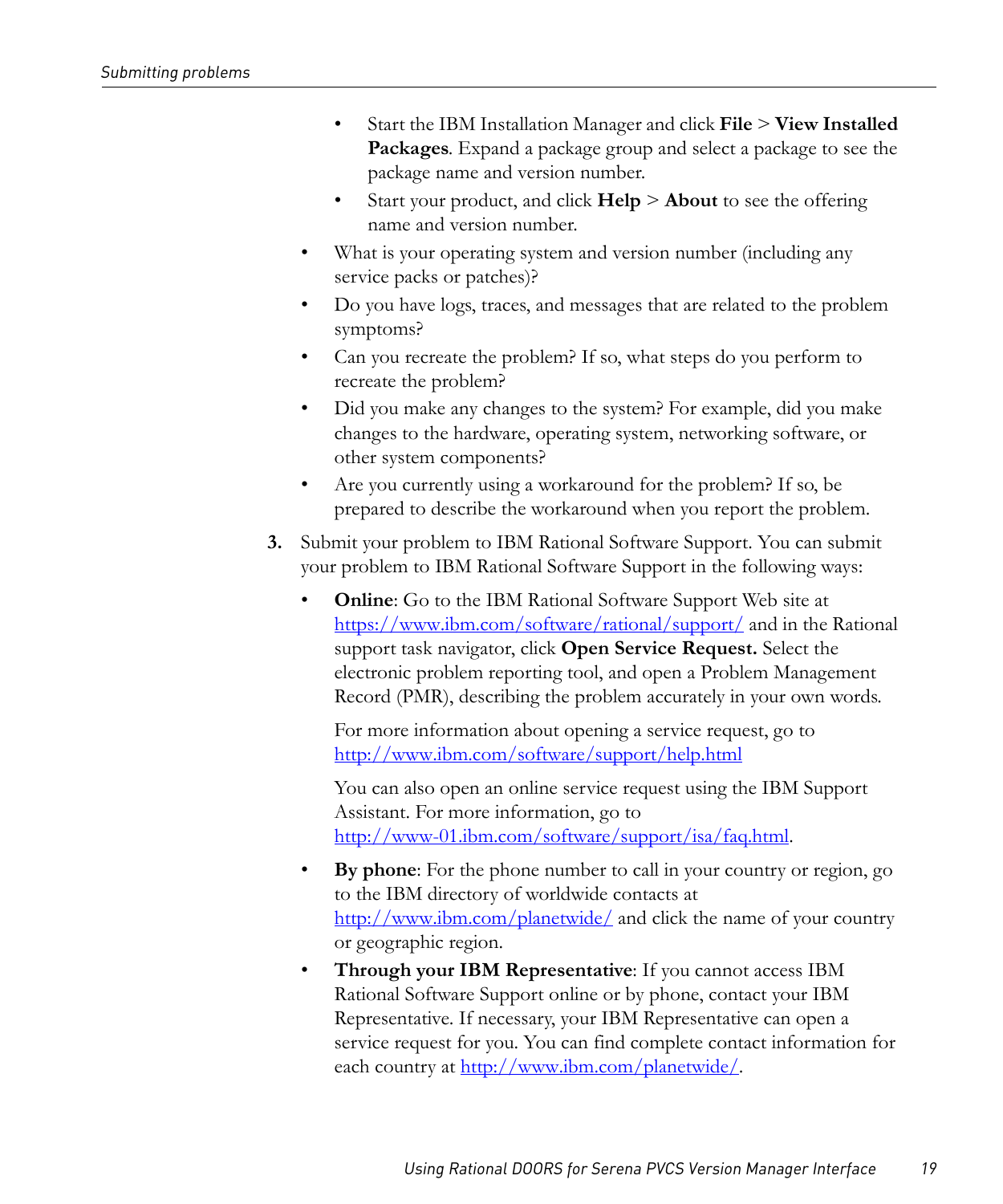If the problem you submit is for a software defect or for missing or inaccurate documentation, IBM Rational Software Support creates an Authorized Program Analysis Report (APAR). The APAR describes the problem in detail. Whenever possible, IBM Rational Software Support provides a workaround that you can implement until the APAR is resolved and a fix is delivered. IBM publishes resolved APARs on the IBM Rational Software Support Web site daily, so that other users who experience the same problem can benefit from the same resolution.

### <span id="page-25-0"></span>**Other information**

For Rational software product news, events, and other information, visit the IBM Rational Software Web site on http://www.ibm.com/software/rational/.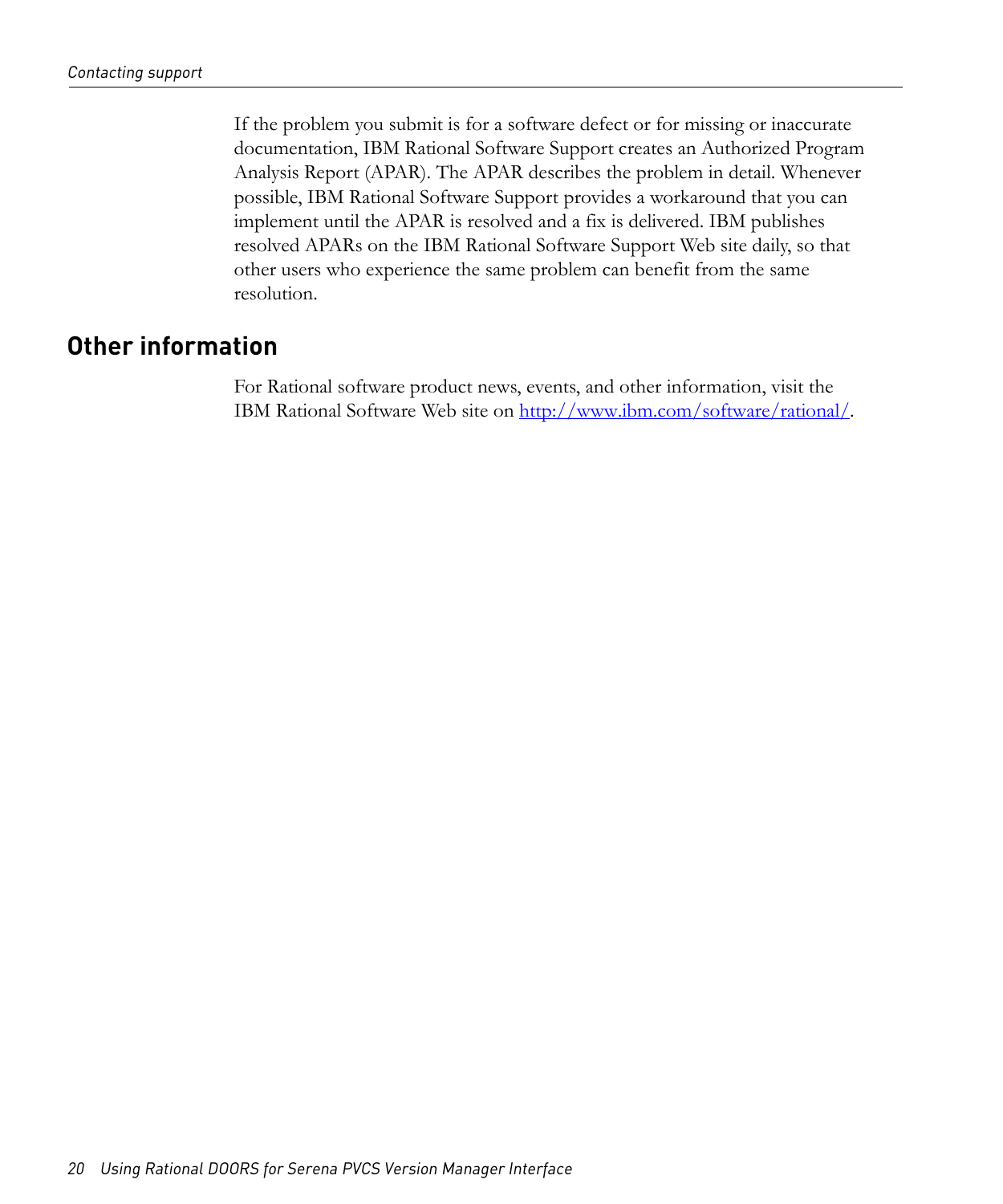#### <span id="page-26-1"></span><span id="page-26-0"></span>© Copyright IBM Corporation 1993, 2009

US Government Users Restricted Rights - Use, duplication, or disclosure restricted by GSA ADP Schedule Contract with IBM Corp.

This information was developed for products and services offered in the U.S.A. IBM may not offer the products, services, or features discussed in this document in other countries. Consult your local IBM representative for information on the products and services currently available in your area. Any reference to an IBM product, program, or service is not intended to state or imply that only that IBM product, program, or service may be used. Any functionally equivalent product, program, or service that does not infringe any IBM intellectual property right may be used instead. However, it is the user's responsibility to evaluate and verify the operation of any non-IBM product, program, or service.

IBM may have patents or pending patent applications covering subject matter described in this document. The furnishing of this document does not grant you any license to these patents. You can send written license inquiries to:

IBM Director of Licensing IBM Corporation North Castle Drive Armonk, NY 10504-1785 U.S.A.

For license inquiries regarding double-byte character set (DBCS) information, contact the IBM Intellectual Property Department in your country or send written inquiries to:

IBM World Trade Asia Corporation Licensing 2-31 Roppongi 3-chome, Minato-ku Tokyo 106-0032, Japan

**The following paragraph does not apply to the United Kingdom or any other country where such provisions are inconsistent with local law:** INTERNATIONAL BUSINESS MACHINES CORPORATION PROVIDES THIS PUBLICATION "AS IS" WITHOUT WARRANTY OF ANY KIND, EITHER EXPRESS OR IMPLIED, INCLUDING, BUT NOT LIMITED TO,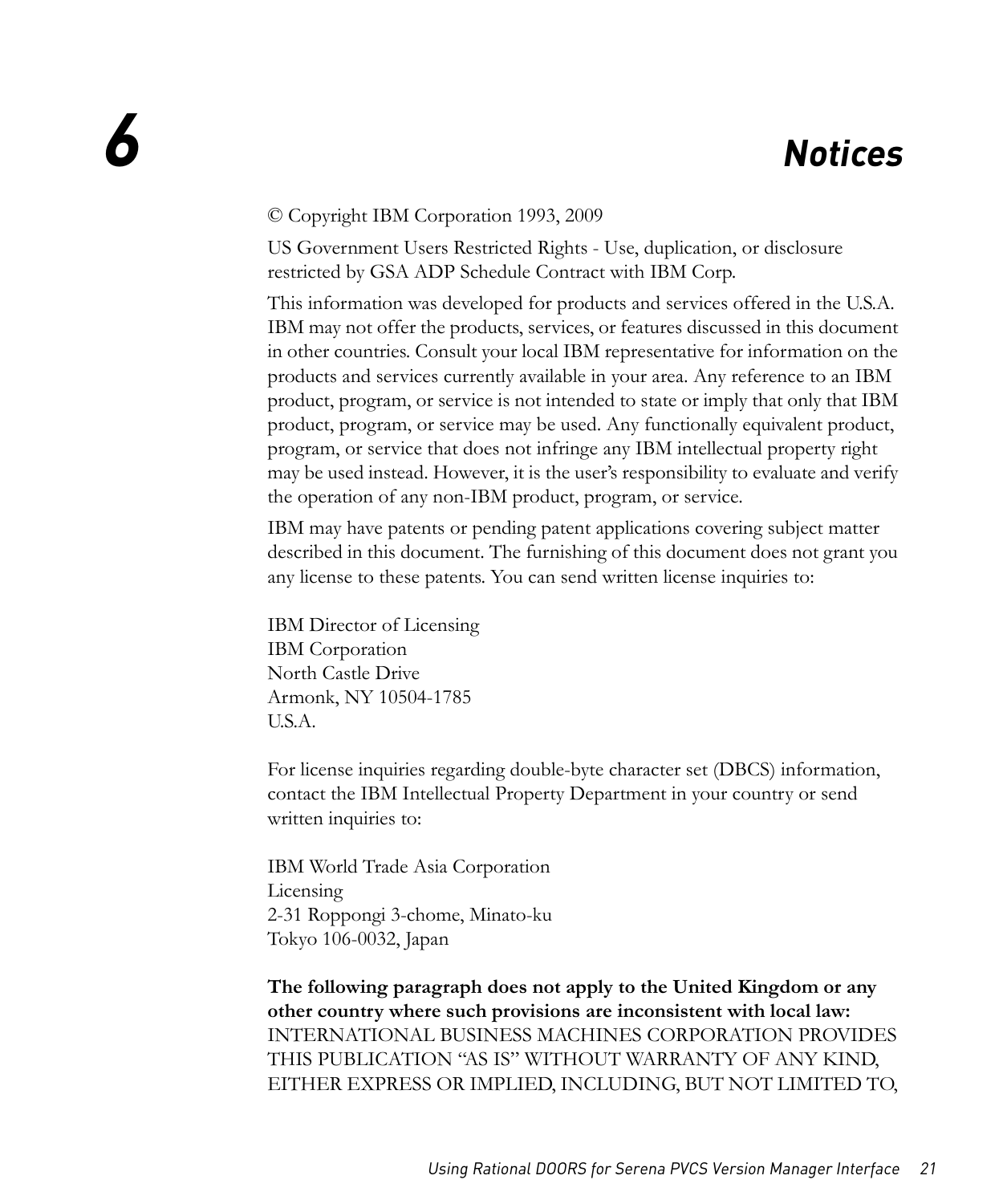### THE IMPLIED WARRANTIES OF NON-INFRINGEMENT, MERCHANTABILITY OR FITNESS FOR A PARTICULAR PURPOSE.

Some states do not allow disclaimer of express or implied warranties in certain transactions. Therefore, this statement may not apply to you.

This information could include technical inaccuracies or typographical errors. Changes are periodically made to the information herein; these changes will be incorporated in new editions of the publication. IBM may make improvements and/or changes in the product(s) and/or the program(s) described in this publication at any time without notice.

Any references in this information to non-IBM Web sites are provided for convenience only and do not in any manner serve as an endorsement of those Web sites. The materials at those Web sites are not part of the materials for this IBM product and use of those Web sites is at your own risk.

IBM may use or distribute any of the information you supply in any way it believes appropriate without incurring any obligation to you.

Licensees of this program who wish to have information about it for the purpose of enabling: (i) the exchange of information between independently created programs and other programs (including this one) and (ii) the mutual use of the information which has been exchanged, should contact:

Intellectual Property Dept. for Rational Software IBM Corporation 1 Rogers Street Cambridge, Massachusetts 02142 U.S.A.

Such information may be available, subject to appropriate terms and conditions, including in some cases, payment of a fee.

The licensed program described in this document and all licensed material available for it are provided by IBM under terms of the IBM Customer Agreement, IBM International Program License Agreement or any equivalent agreement between us.

Any performance data contained herein was determined in a controlled environment. Therefore, the results obtained in other operating environments may vary significantly. Some measurements may have been made on development-level systems and there is no guarantee that these measurements will be the same on generally available systems. Furthermore, some measurements may have been estimated through extrapolation. Actual results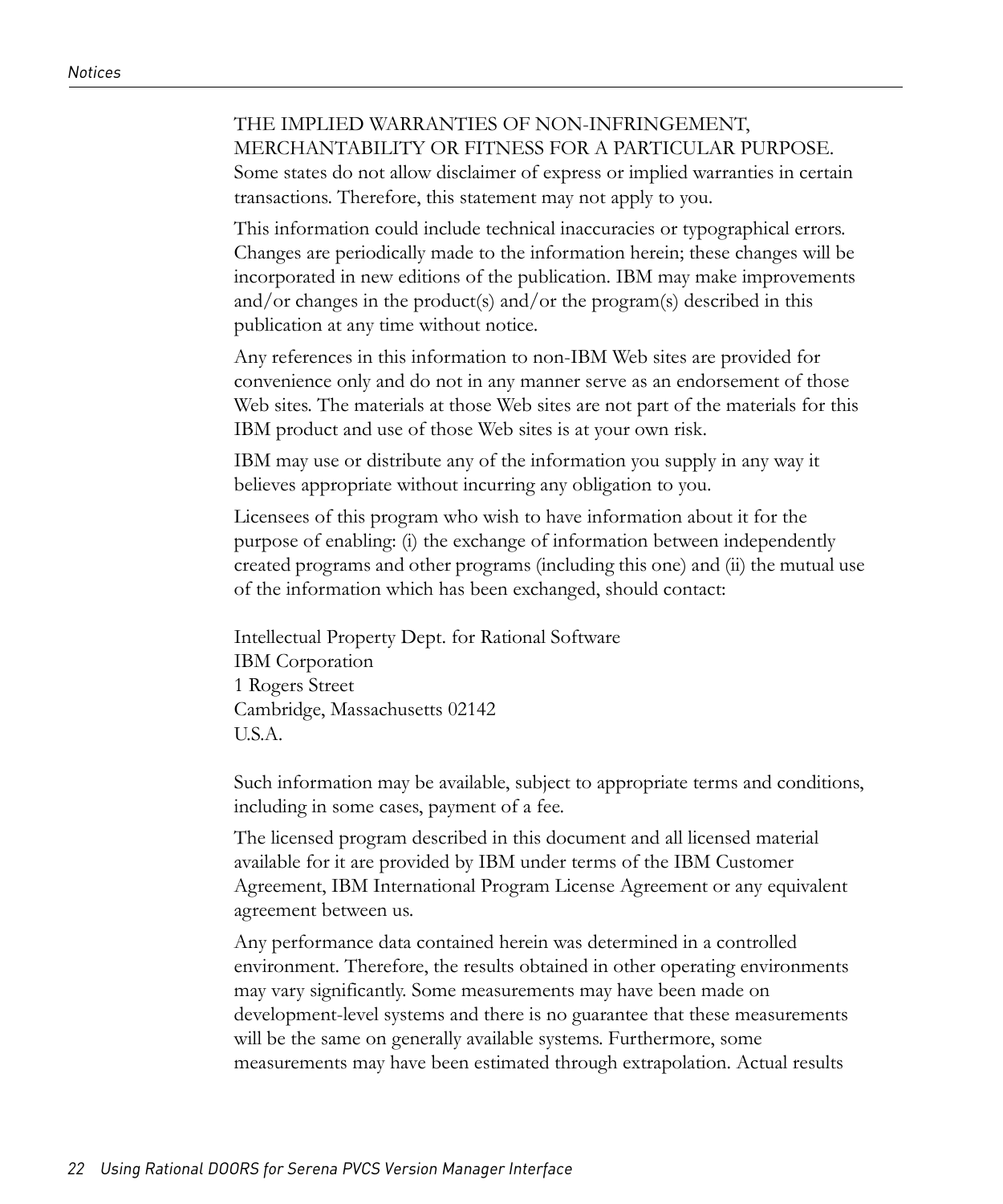may vary. Users of this document should verify the applicable data for their specific environment.

Information concerning non-IBM products was obtained from the suppliers of those products, their published announcements or other publicly available sources. IBM has not tested those products and cannot confirm the accuracy of performance, compatibility or any other claims related to non-IBM products. Questions on the capabilities of non-IBM products should be addressed to the suppliers of those products.

This information contains examples of data and reports used in daily business operations. To illustrate them as completely as possible, the examples include the names of individuals, companies, brands, and products. All of these names are fictitious and any similarity to the names and addresses used by an actual business enterprise is entirely coincidental.

If you are viewing this information softcopy, the photographs and color illustrations may not appear.

Additional legal notices are described in the legal\_information.html file that is included in your software installation.

#### <span id="page-28-0"></span>**Trademarks**

IBM, the IBM logo, and ibm.com are trademarks or registered trademarks of International Business Machines Corp., registered in many jurisdictions worldwide. Other product and service names might be trademarks of IBM or other companies. A current list of IBM trademarks is available on the Web at www.ibm.com/legal/copytrade.html.

Microsoft and Windows are trademarks of Microsoft Corporation in the United States, other countries, or both.

Other company, product or service names may be trademarks or service marks of others.